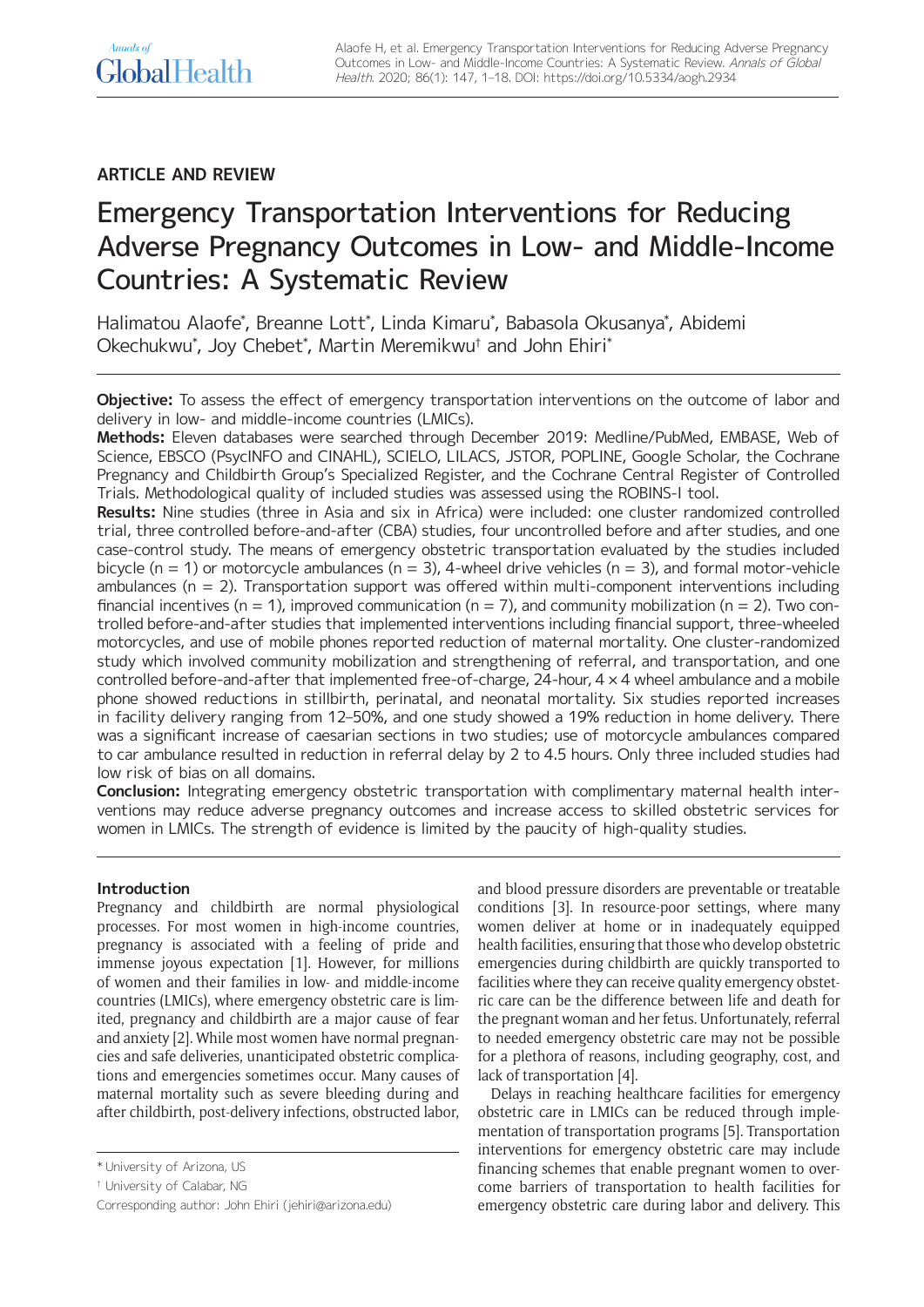may take the form of direct provision of transportation to healthcare facilities for pregnant women in need of emergency obstetric care. Examples include motorbike ambulances specially engineered for use in rough terrains in resource-limited communities, bicycle ambulances, cycle rickshaws, wheeled stretchers, canoes, and ox carts. [6–9]. Transportation interventions seek to decrease delay in reaching a health facility for emergency obstetric care, and they may contribute to reductions in adverse pregnancy and birth outcomes, including maternal deaths, stillbirths, and neonatal mortality in LMICs [10].

In their seminal paper, "Too far to walk: Maternal mortality in context", Thaddeus and Maine [11] presented a three-delay framework for analyzing maternal mortality in LMICs (**Figure 1**). Phase 1 delay refers to delay in the recognition of potentially life-threatening complications/emergencies and decision to seek care at a healthcare facility; Phase II refers to delay in time to reach a healthcare facility; Phase III delay refers to delays in receiving care once a woman reaches a healthcare facility [11–14]. Numerous social factors influence the decision to seek care, including lack of knowledge about the seriousness of complications, not knowing where to receive care, and/or waiting to receive permission from the husband or other family decision-makers [15]. Furthermore, an analysis of Demography and Health Survey (DHS) data from 41 countries showed that the most common obstacles to seeking obstetric care were financial barriers (>50%), challenges with transportation (37%), and distance (37%) [16]. Lack and high costs of transportation, poor road conditions, and time to arrange transport may also increase

the time to reach a health facility [17–19]. Emergency obstetric transportation interventions are designed to address Phase II delays, i.e., delays that occur after the decision to seek care is made and before obtaining obstetric care. Thus, this review focused on assessment of the effects of emergency transportation interventions that were implemented to address Phase II delays aimed at reducing adverse pregnancy and birth outcomes in LMICs.

Faced with the challenge of unacceptably high maternal mortality rates, community organizations in many LMICs mobilize to provide free emergency obstetric transportation for pregnant women in need. For example, in several communities in northern Nigeria, where the maternal mortality ratio is more than twice the national average [20, 21], the National Union of Road Transport Workers (NURTW) in conjunction with the Amalgamated Commercial Motorcycle Riders Association of Nigeria (ACOMORAN) operate jointly to provide emergency transportation for pregnant women. Other types of obstetric emergency transportation schemes include community health insurance and pre-payments, conditional cash transfers, vouchers, loans, and revolving funds aimed at alleviating the cost of transportation to needed emergency obstetric care [21–26]. In Kenya, the Maternal and Newborn Improvement (MANI) project uses a transport voucher to assist poor pregnant women to access health services [27]. Por et al [28]. established a voucher scheme and other financial incentives aimed at increasing access to skilled birth attendants for poor women in three rural health districts in Cambodia. Evaluation of this program showed that the scheme increased facility-based deliveries



**Figure 1:** Conceptual framework for the review, based on the three-delay model.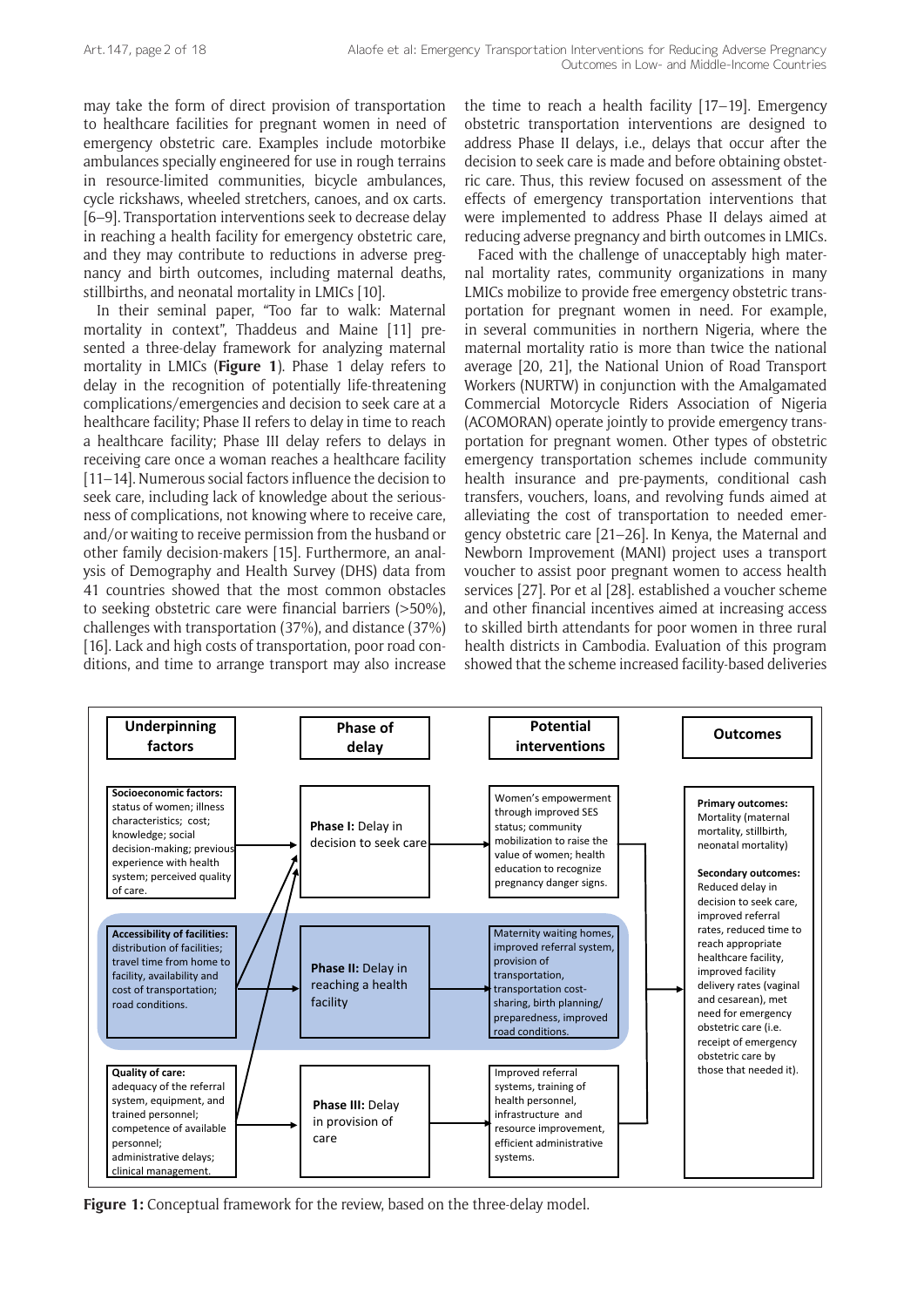from 16.3% to 44.9% over a two-year period. This marked increase in skilled birth attendance was attributed to lessened financial burden on families [28, 29]. Similar maternal voucher schemes aimed at reducing transport barriers for poor pregnant women have been described in Bangladesh [5] and Pakistan [30].

Although many obstetric emergency transportation interventions are being implemented in LMICs, there is limited empirical evidence to show their effect on reducing adverse outcomes associated with labor and delivery. The only available study on the subject is a 2015 systematic review that focused on only community-based loan funds for transportation during obstetric emergencies in developing countries [31]. This review demonstrated that compared to women in the control communities, those in sites where community-based loan funds were implemented experienced less maternal mortality, a higher rate of facility-based deliveries, and increased utilization of emergency obstetric care. This review is limited in scope, however, given that loan funds represent only one type of intervention that can be implemented to reduce the financial barriers that women in LMICs face in accessing transportation for obstetric care. To increase the scope of available evidence, this review summarized and critically appraised available data on the effect of all forms of interventions and financing mechanisms to promote transportation for emergency obstetric care in LMICs. Findings from this review may help to inform the global debate on access to routine and emergency obstetric services in LMICs.

#### **Methods**

The protocol for this review was registered in PROSPERO (ID: CRD42017080092), and the review followed standard systematic review methods [16] and the Preferred Reporting Items for Systematic Reviews and Meta-analyses (PRISMA) [32] [Supplement 1]. This study did not require approval from the Internal Review Board because it used data from published studies.

#### **Search Strategy**

We searched the following databases through December 30, 2019: Medline/PubMed, EMBASE, Web of Science, EBSCO (PsycINFO and CINAHL), SCIELO, LILACS, JSTOR, POPLINE, Google scholar, the Cochrane Pregnancy and Childbirth Group's Specialized Register, and the Cochrane Central Register of Controlled Trials. No date or language restrictions were applied. The search strategy is described in detail in a previously published review protocol [33].

#### **Inclusion Criteria**

We included quasi-experimental studies, randomized controlled trials, controlled before-and-after studies, and cohort studies with control that assessed the effect of transportation interventions on pregnancy outcomes in LMICs. The target population were women who had prenatal, intrapartum, or post-natal care for an obstetric complication and were referred from the community or a primary health care center to a higher-level facility that could provide emergency obstetric care. The interventions of interest in this review included direct provision of transportation services as well as financing schemes or in-kind initiatives that enabled financial challenged pregnant women to overcome barriers of transportation to health facilities for emergency obstetric care in the prenatal period, during labor, delivery, or up to 42 days after delivery (postpartum period). Detailed description of the interventions of interest and conceptual framework is described in this review's published protocol [33] and summarized in **Figure 2**. Comparison groups were women who had no transportation interventions for prenatal, intrapartum, or post-natal obstetric complications. Primary outcomes included mortality (stillbirth, maternal mortality, and neonatal mortality). Secondary outcomes included reduced delay in access to care, facility referral rates, time taken to reach appropriate healthcare facility, facility delivery rates, and met need for emergency obstetric care (i.e., receipt of emergency obstetric care by those that needed it). This review was restricted to studies conducted in countries designated as LMIC according to the World Bank's classification [34].

#### **Study Selection**

A study eligibility form was used to screen studies for inclusion [33]. Two reviewers independently screened the titles and abstracts of citations to assess their eligibility for inclusion. Thereafter, the full texts of eligible studies were independently reviewed by two review authors. Disagreements were resolved by discussions within the review team.

#### **Data Extraction**

Using a modified Cochrane Collaboration's data extraction form, two reviewers independently extracted data from eligible studies [35]. Data were extracted on study setting, design, participants' characteristics, interventions, controls, and duration of follow-up. Study sample size, age, and data collection methods were recorded (**Tables 1–3**). Where necessary, authors of included studies were contacted for additional information or missing data.

#### **Quality Assessment**

Two review authors assessed the quality of included studies using the Risk Of Bias In Non-randomized Studies of Interventions (ROBINS-I) tool [36]. The domains of the tool include confounding, participant selection, intervention classification, deviation from intended intervention, missing data, measurement of outcomes, and selection of results reported. Disagreements between the two assessors were resolved by discussion and consensus, with arbitration by a third reviewer as required. In line with ROBINS-I guidelines [36], each criterion was scored as "low risk," "moderate risk," "serious risk," "critical risk," or "no information" (**Table 4**). An overall risk of bias judgment was made in accordance with the guidelines of ROBINS-I [36].

#### **Data Analysis**

There was significant clinical heterogeneity of included studies, which made it impossible to perform a meta-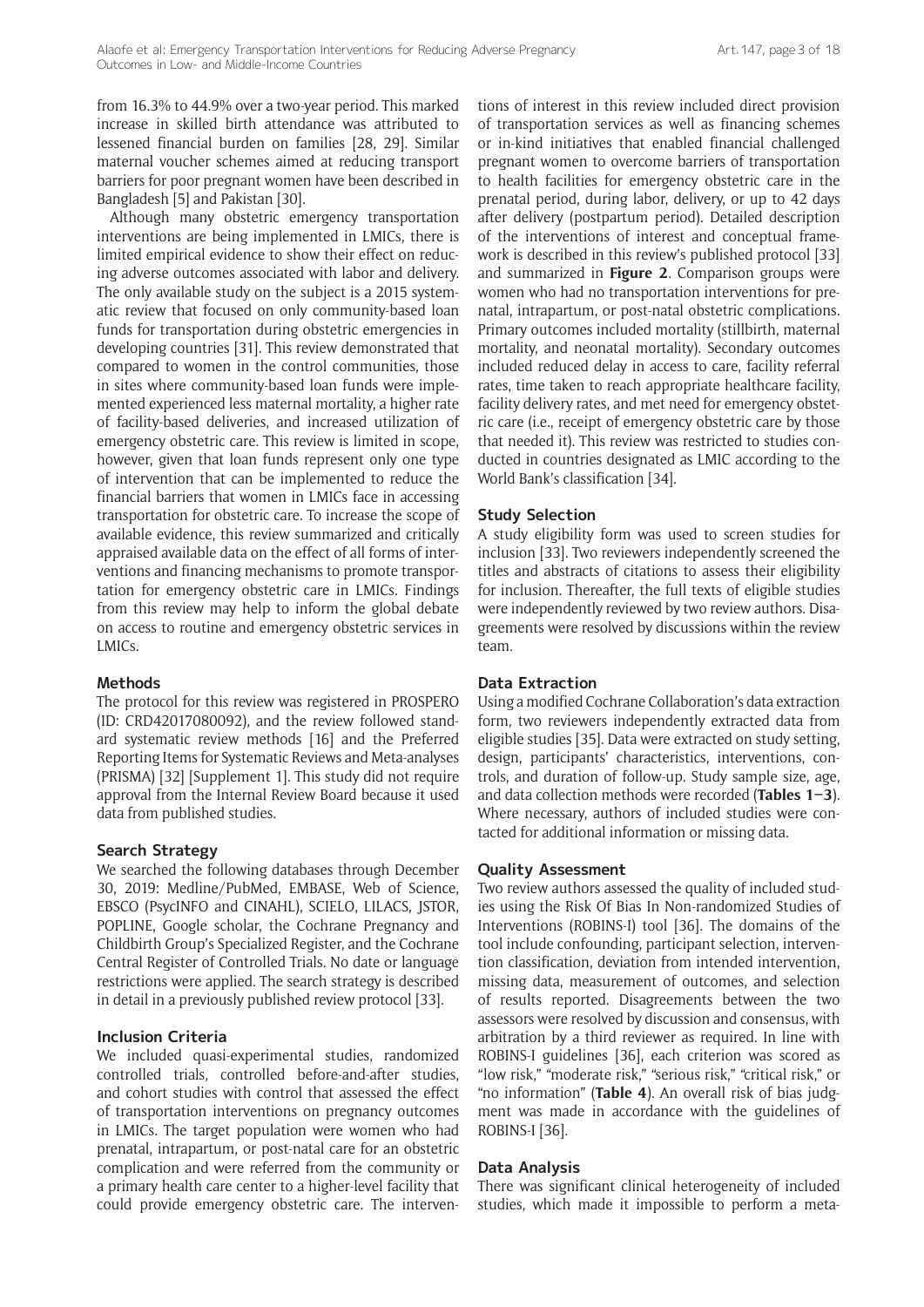

**Figure 2:** Literature Search Process and Results.

analysis. Therefore, a systematic review of the nine eligible studies was conducted by summarizing, comparing, and contrasting the extracted data. We did not do a GRADE evidence summary of the systematic review because some of the included studies have multiple intervention subcomponents, which might make a summary of evidence misleading. For instance, regarding maternal mortality, a primary outcome, an included study (De Costa et al. [37]) provided financial support, while another study (Patel et al. [38]) used a combination of three-wheeled motorcycles and dual-SIM phones to achieve reduced maternal mortality.

#### **Results**

The search identified 742 titles, whose screening, along with their abstracts, resulted in 49 potentially eligible studies. Following full text review, 40 were excluded for not meeting the inclusion criteria, resulting in the nine that were included in this review (**Figure 2**) [37–45].

#### **Sample Characteristics**

As shown in **Table 1**, the included studies, all published in English between 2000 and 2019, were conducted in Asia, (India [37, 39, 40]) and Africa (Malawi [41, 42], Mali [43], Uganda [44, 45], Zambia [45], and Ghana [38]).

Three controlled before-and-after studies [37, 38, 44], four uncontrolled before and after studies [40, 42, 43, 45], one cluster randomized controlled trial [39], and one casecontrol study [41] were included. Eight of the nine studies were conducted in rural settings. Participants were identified through obstetric cases and hospital records. There was significant clinical heterogeneity in sample characteristics, including size (157 to 6926 pregnant women), participants' age (15–45 years), exclusion criteria, and a marked variation in length of follow-up (6–36 months).

### **Intervention Characteristics**

Interventions used various strategies: (a) transportation financing strategies, (b) communication and transport systems, and (c) community mobilization (**Table 2**). Six studies (66.7%) provided a new form of transportation to communities including four-wheel drive, motorcycle, or bicycle ambulances [38, 40, 42, 44], while one improved an already existing ambulance service [43]. The remaining two studies mobilized communities to arrange local means of transportation [37, 39]. Communication was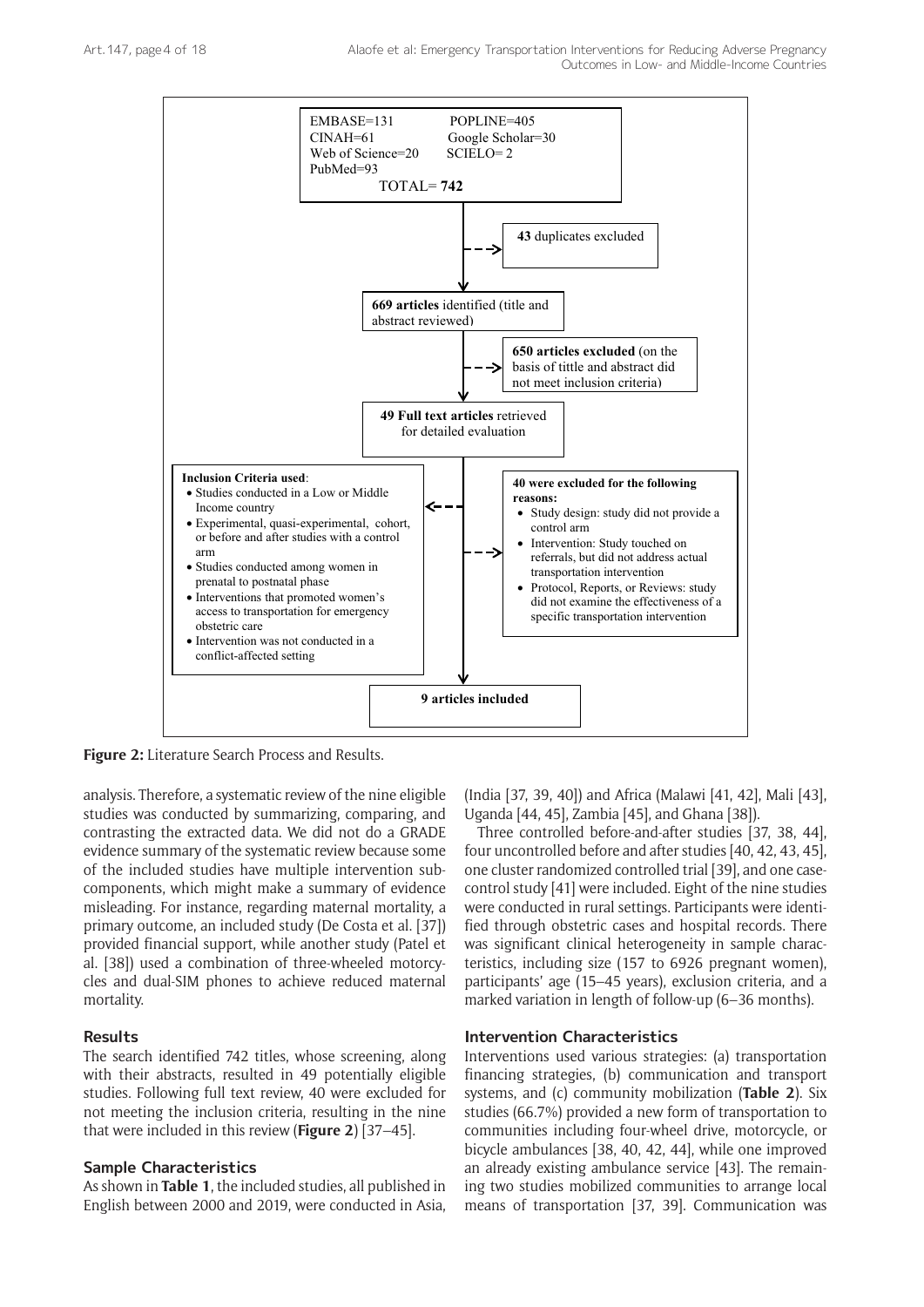| Author (year) Objectives  |                                                                                                | Design<br>Study                  | <b>Study Population</b>                                                         | Intervention and Follow-<br>qn                                                                                  | Outcomes<br>Measured                   | Key Results                                                                                                                                      | <b>Critical Appraisal</b>                                                                                                                                          |
|---------------------------|------------------------------------------------------------------------------------------------|----------------------------------|---------------------------------------------------------------------------------|-----------------------------------------------------------------------------------------------------------------|----------------------------------------|--------------------------------------------------------------------------------------------------------------------------------------------------|--------------------------------------------------------------------------------------------------------------------------------------------------------------------|
| Lungu et al.<br>(2000)    | interventions (bicycle<br>effectiveness of two<br>ambulances and<br>To evaluate the            | Case-control<br>study            | delivered in Nsanje<br>District of Malawi<br>bearing age who<br>Women of child- | with bicycle ambulances<br>and two developed com-<br>munity transport plans<br>Two villages provided            | Home deliveries                        | Home deliveries in case villages<br>decreased from 37% to 18%<br>Bicycles ambulances: 51.2%<br>Transport plan: 9.8%                              | No pre- and post-home deliver-<br>ies data for control group                                                                                                       |
|                           | established transport<br>plans) in decreasing<br>home delivery rates                           |                                  |                                                                                 | Control group (no inter-<br>Follow-up period $= 6$<br>vention)<br>months                                        | Referrals                              | referrals to the health facilities<br>Bicycle ambulances: 20% of<br>were for obstetric reasons.<br>Control: 39%                                  | intervention and control group<br>No pre- and post-home refer-<br>of referrals for transport plan<br>No during intervention data<br>rals data for all three groups |
|                           |                                                                                                |                                  |                                                                                 |                                                                                                                 | Transport time                         | required for travel with both<br>Approximately 90 minutes<br>between all three groups<br>No significant difference<br>interventions.             | No pre- and post-transport<br>time results for all three<br>groups                                                                                                 |
|                           |                                                                                                |                                  |                                                                                 |                                                                                                                 | Cost-effective-<br>ness                | Bicycles ambulances: MK15<br>Transport plan: MK 0.30<br>Control: MKO                                                                             | ness results for all three groups<br>No pre- and post-cost-effective-                                                                                              |
| De Costa et al.<br>(2009) | To evaluate the effec-<br>support for transpor-<br>tiveness of financial<br>tation in reducing | before-after<br>Control<br>study | years of age from<br>and tribes as well<br>scheduled castes<br>Women 15-45      | incentives for early regis-<br>pregnant mothers and<br>· Financial support for<br>referrals needed by           | Maternal death                         | Intervention: pre (27); post (12)<br>Control: intervention year (46)                                                                             | mortality rations, and maternal<br>deaths, live births, maternal<br>No pre- and post-maternal<br>death occurring at home                                           |
|                           | maternal deaths                                                                                |                                  | below the poverty<br>as those who live<br>line in central<br>India              | care paramedical staff<br>Training of all health<br>and traditional birth<br>tration of pregnancy<br>attendants | Live births                            | Intervention: pre (5,084); post<br>Control: intervention year<br>(5,221)<br>(7,662)                                                              |                                                                                                                                                                    |
|                           |                                                                                                |                                  |                                                                                 | Control group (no inter-<br>Follow-up period = 12<br>vention<br>months                                          | mortality ratios<br>Maternal           | Intervention: pre (531); post<br>Control: intervention year<br>(249)<br>(600)                                                                    |                                                                                                                                                                    |
|                           |                                                                                                |                                  |                                                                                 |                                                                                                                 | Maternal death<br>occurring at<br>home | Intervention: pre (55.6%); post<br>89% of deliveries occurred at<br>home in intervention block<br>Control: intervention year<br>(58.7%)<br>(25%) |                                                                                                                                                                    |

Table 1: Characteristics of included studies. **Table 1:** Characteristics of included studies.

(Contd.)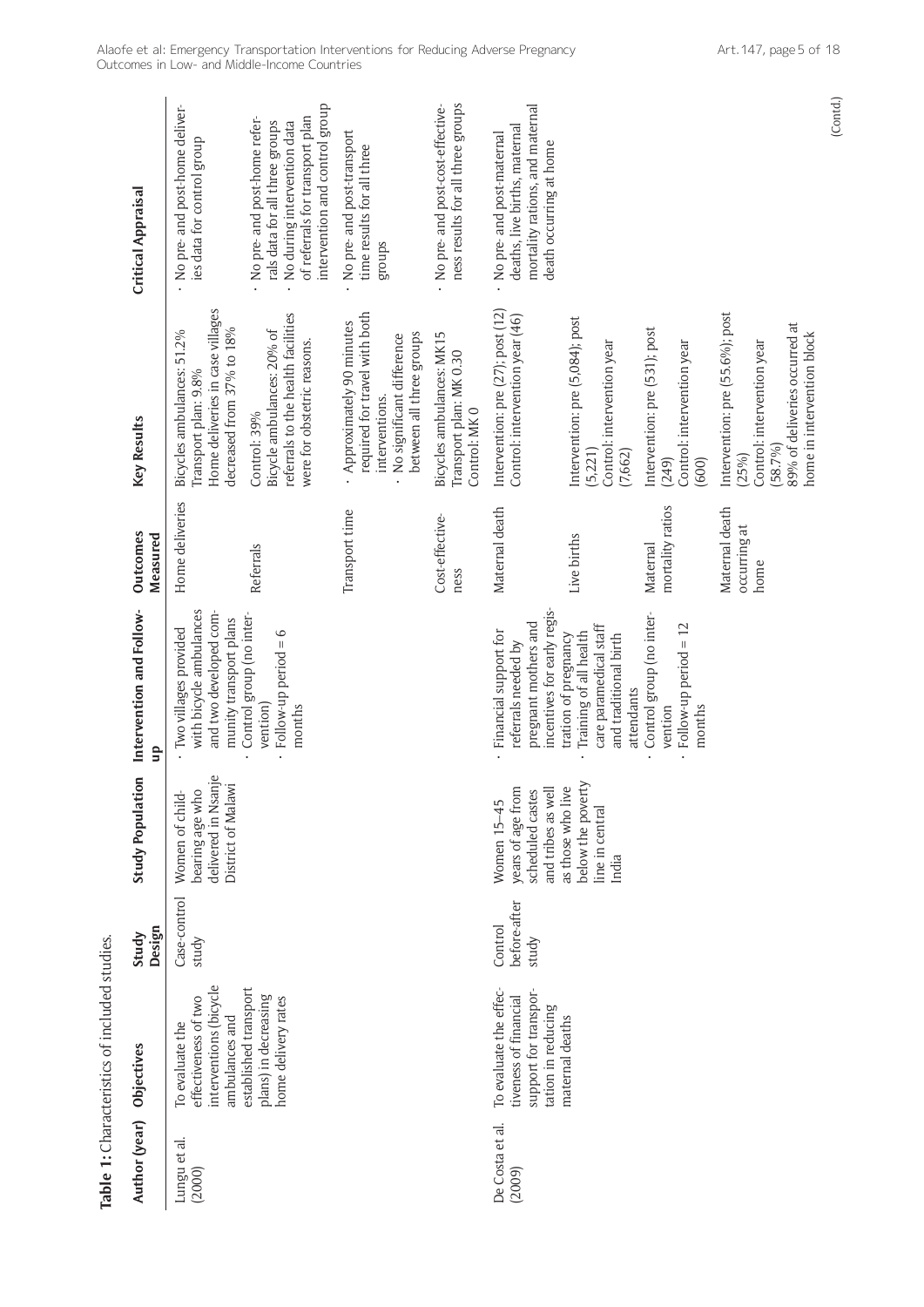| Author (year) Objectives   |                                                                                                                                                                                         | Design<br>Study                                                                | <b>Study Population</b>                                                                           | Intervention and Follow-<br>g                                                                                                                                                                                        | Outcomes<br>Measured                       | Key Results                                                                                                                                                                                                                                                                                                                                              | <b>Critical Appraisal</b>                                                                                        |
|----------------------------|-----------------------------------------------------------------------------------------------------------------------------------------------------------------------------------------|--------------------------------------------------------------------------------|---------------------------------------------------------------------------------------------------|----------------------------------------------------------------------------------------------------------------------------------------------------------------------------------------------------------------------|--------------------------------------------|----------------------------------------------------------------------------------------------------------------------------------------------------------------------------------------------------------------------------------------------------------------------------------------------------------------------------------------------------------|------------------------------------------------------------------------------------------------------------------|
|                            |                                                                                                                                                                                         |                                                                                |                                                                                                   |                                                                                                                                                                                                                      | Post-partum<br>death                       | Intervention: pre (55.6%); post<br>Control: intervention year<br>(25%)<br>(58.7)                                                                                                                                                                                                                                                                         | No pre- and post-post-partum<br>death data for control group                                                     |
|                            |                                                                                                                                                                                         |                                                                                |                                                                                                   |                                                                                                                                                                                                                      | Referral support                           | Intervention: 23.8% advised<br>referral availed the referral<br>benefits.                                                                                                                                                                                                                                                                                | No pre- and post-referral data<br>No intervention year data of<br>referrals for control group<br>for both groups |
| Mucunguzi et<br>al. (2014) | effectiveness of a free-<br>of-charge 24-hour<br>To evaluate the                                                                                                                        | before-after<br>Control<br>study                                               | from two districts<br>Pregnant women<br>of Northern                                               | $A 4 \times 4$ wheel ambulance<br>available 24-hours and 7<br>days a week.                                                                                                                                           | stillbirths per<br>1000 births<br>Hospital | Intervention: pre (46.6%); post<br>(37.5%)                                                                                                                                                                                                                                                                                                               | No pre- and post-stillbirth's<br>data for control group                                                          |
|                            | emergency obstetric<br>ambulance and com<br>munication services<br>intervention on<br>care outcomes                                                                                     |                                                                                | Uganda                                                                                            | airtime to communicate<br>Control group (no inter-<br>team and the referral<br>with the ambulance<br>Mobile phone and<br>vention)<br>facility                                                                        | deliveries<br>Hospital                     | Control: pre (1776); post (1810)<br>intervention: pre (1090); post<br>Hospital deliveries increased<br>by over 50% in intervention<br>district<br>(1646)                                                                                                                                                                                                 |                                                                                                                  |
|                            |                                                                                                                                                                                         |                                                                                |                                                                                                   | Follow-up period = 36<br>months                                                                                                                                                                                      | sections rates<br>Caesarean                | Intervention: pre (0.57%); post<br>No significant increase in the<br>Control: pre (0.51%); post<br>control district<br>(0.58%)<br>$(1.21\%)$                                                                                                                                                                                                             |                                                                                                                  |
|                            |                                                                                                                                                                                         |                                                                                |                                                                                                   |                                                                                                                                                                                                                      | intervention<br>Cost of                    | USD 1,875 per month.                                                                                                                                                                                                                                                                                                                                     |                                                                                                                  |
| Prinja et al.<br>(2014)    | institutional deliveries<br>whether NAS service<br>utilization of public<br>To assess the extent<br>and pattern of NAS<br>sector facilities for<br>has improved the<br>utilization, and | quasi-exper-<br>before-and-<br>imental<br>uncon-<br>trolled<br>design<br>after | Pregnant women<br>nual districts in<br>Hisar, and Nar-<br>Haryana state,<br>from Ambala,<br>India | Haryana Swasthya Vaahan<br>Sewa (HSVS), now known<br>administration decentral-<br>transport system with its<br>Service (NAS) - a govern-<br>as National Ambulance<br>ment managed referral<br>ized to district level | Institutional<br>deliveries                | after the introduction of HSVS<br>cant increase was observed in<br>service, however, no signifi-<br>Haryana rose significantly<br>$Cl = 88.5 - 341.3$ districts;<br>Institutional deliveries in<br>Narnaul (OR = $4.5, 95\%$<br>$95\%$ CI = 22.4-252.4);<br>$Hisar (OR = 215, 95%$<br>$Cl = -137.4$ to $146.4$<br>Ambala (OR = 137,<br>Narnaul district. | No pre- and post-institutional<br>delivery actual numbers; just<br>an interrupted time series<br>analysis        |

(Contd.)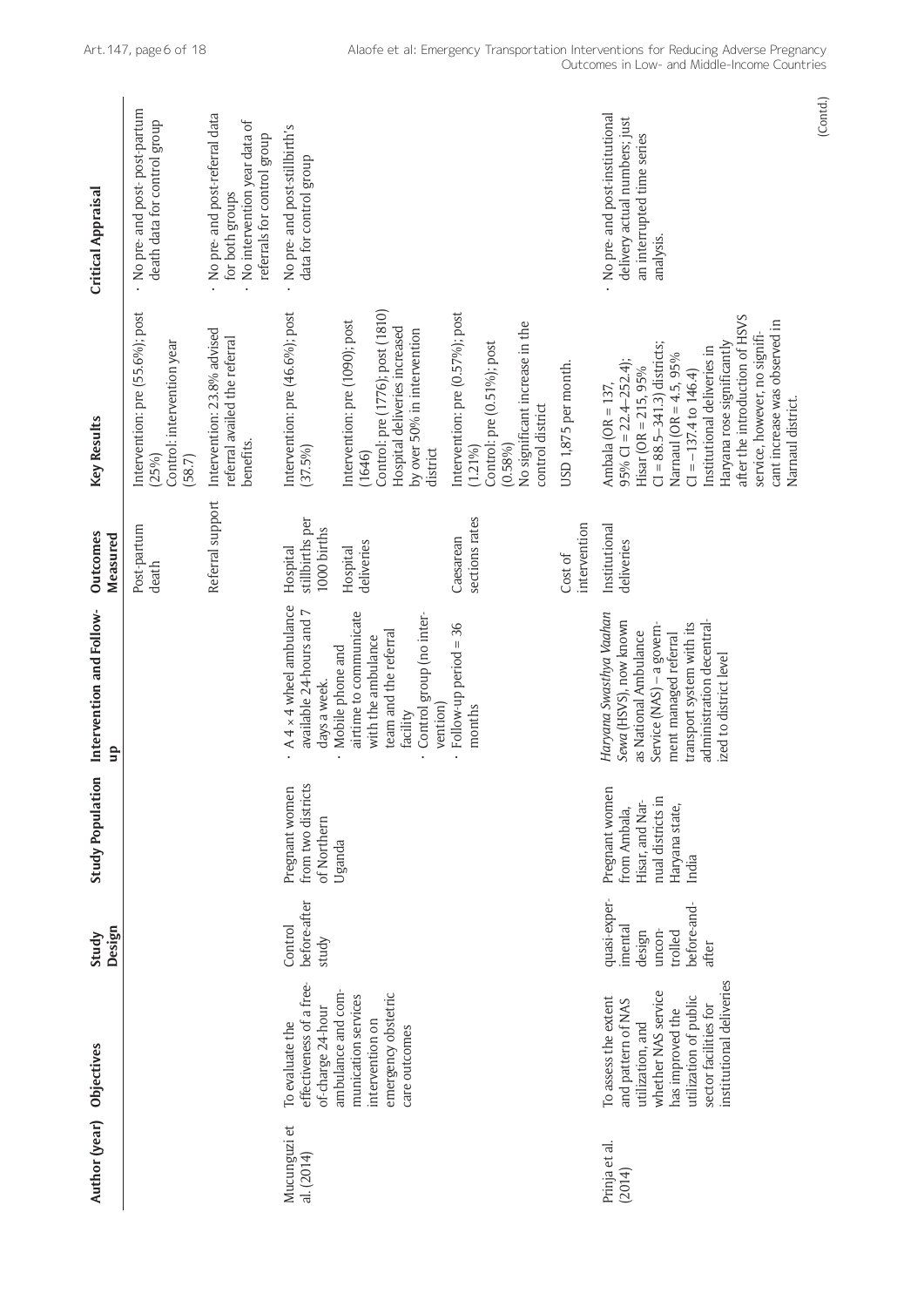| Critical Appraisal             |                                                                              |                                                                                                                                                                                  |                                                                                      |                                                                                                                                       |                                                                           | - No pre- and post-data on refer-<br>caesarian delivery rates data<br>rals and deliveries as well as | ences-in differences estimates<br>for both groups. Only differ-<br>were provided.                                                  |                                                                                                 |                                                                                    |
|--------------------------------|------------------------------------------------------------------------------|----------------------------------------------------------------------------------------------------------------------------------------------------------------------------------|--------------------------------------------------------------------------------------|---------------------------------------------------------------------------------------------------------------------------------------|---------------------------------------------------------------------------|------------------------------------------------------------------------------------------------------|------------------------------------------------------------------------------------------------------------------------------------|-------------------------------------------------------------------------------------------------|------------------------------------------------------------------------------------|
| Key Results                    | Control: pre (21.2); post (24.1)<br>intervention: pre (26.7); post<br>(18.4) | Control: pre (47.9); post (44.2)<br>No statistical significance was<br>Intervention: pre (52.7); post<br>reached for both mortality<br>outcomes.<br>(37.8)                       | Intervention: pre (74.9%); post<br>Control: pre (77.9%); post<br>$(87.1\%)$<br>(98%) | Intervention: pre (8.6%); post<br>No significant difference<br>Control: pre (8.2%); post<br>between both groups<br>(13.4%)<br>(13.1%) | pre (85%); post (93%)<br>pre (87%); post (94%)<br>Intervention<br>Control | Control: pre (326); post (261)<br>Intervention: pre (618); post<br>(201)                             | health centers by $> 12$ patients<br>Intervention: Increase referrals<br>into district hospitals from<br>per month ( $P < 0.005$ ) | effect on the number of hospi-<br>Intervention: No significant<br>tal deliveries ( $P > 0.05$ ) | effect on the cesarean delivery<br>Intervention: No significant<br>rate (P > 0.05) |
| <b>Outcomes</b><br>Measured    | Neonatal mor-<br>tality rate                                                 | Perinatal mor-<br>tality rate                                                                                                                                                    | Transportation                                                                       | Caesarean<br>section                                                                                                                  | Facility birth<br>rates                                                   | Maternal mor-<br>tality ratio                                                                        | district hospitals<br>Referrals into<br>from health<br>centers                                                                     | Hospital deliver-<br>cs.                                                                        | delivery rate<br>Cesarean                                                          |
| Intervention and Follow-<br>qn | engaged and mobilized<br>community, strength-<br>The intervention            | at facilities in 10 clusters.<br>improved quality of care<br>Control group (no inter-<br>and transportation, and<br>ened community-based<br>stabilization, referral,<br>vention) | Follow-up period = 24<br>months                                                      |                                                                                                                                       |                                                                           | motorcycles known as<br>Motorkings served as<br>A fleet of 3-wheeled                                 | Dual-SIM mobile phones<br>facilities, health workers,<br>distributed to health<br>emergency transport<br>vehicles                  | and volunteer drivers<br>Control group (no<br>intervention)                                     | Follow-up period $= 24$<br>months                                                  |
| <b>Study Population</b>        | Pregnant women<br>from 20 geogra-<br>phically defined                        | clusters in Bel-<br>gaum, India                                                                                                                                                  |                                                                                      |                                                                                                                                       |                                                                           | Individuals living<br>in the Upper East<br>Region in Ghana                                           |                                                                                                                                    |                                                                                                 |                                                                                    |
| Design<br>Study                | randomized<br>controlled<br>Cluster-                                         | trial                                                                                                                                                                            |                                                                                      |                                                                                                                                       |                                                                           | before-after<br>Control<br>study                                                                     |                                                                                                                                    |                                                                                                 |                                                                                    |
| Objectives                     | tion and interventions<br>community mobiliza-<br>To assess whether           | newborn care reduced<br>perinatal and neona-<br>gency obstetric and<br>tal mortality rates<br>to improve emer-                                                                   |                                                                                      |                                                                                                                                       |                                                                           | impact of community-<br>engaged emergency<br>To evaluate the                                         | improving survival in<br>Ghanaian communi-<br>impoverished rural<br>referral system in<br>ties                                     |                                                                                                 |                                                                                    |
| Author (year)                  | Goudar et al.<br>(2015)                                                      |                                                                                                                                                                                  |                                                                                      |                                                                                                                                       |                                                                           | Patel et al.<br>(2016)                                                                               |                                                                                                                                    |                                                                                                 |                                                                                    |

(Contd.)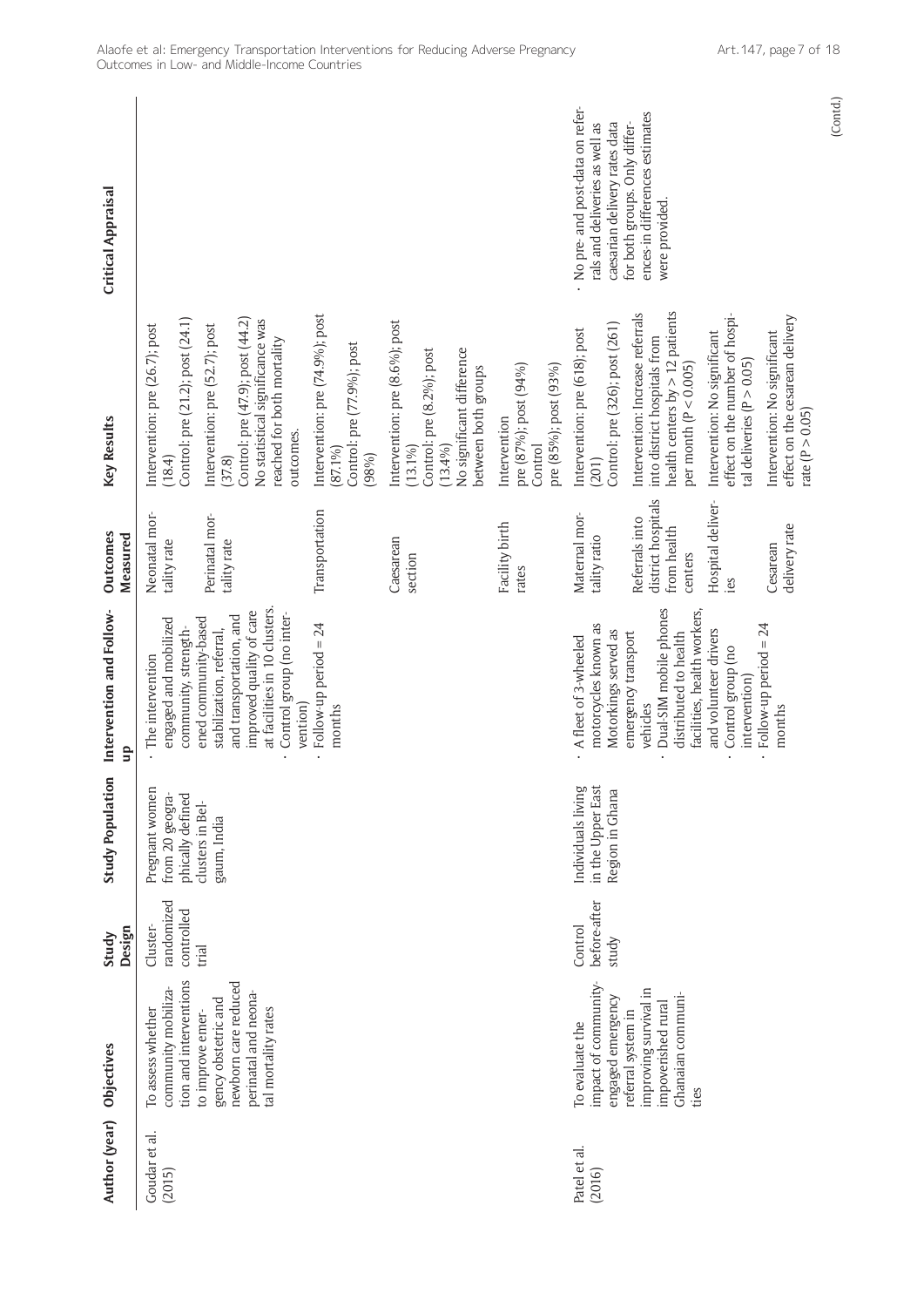| <b>Critical Appraisal</b>     |                                                                                                                                                                                                                                                                                                                                                                                                                                                                                                                                                                                                                                                                                                       | No pre- or post-data on facility<br>vention as a result in reduction<br>deliveries before or after inter-<br>of 2 <sup>nd</sup> delay                                                                                                                                                                                                                                                   | (Contd.) |
|-------------------------------|-------------------------------------------------------------------------------------------------------------------------------------------------------------------------------------------------------------------------------------------------------------------------------------------------------------------------------------------------------------------------------------------------------------------------------------------------------------------------------------------------------------------------------------------------------------------------------------------------------------------------------------------------------------------------------------------------------|-----------------------------------------------------------------------------------------------------------------------------------------------------------------------------------------------------------------------------------------------------------------------------------------------------------------------------------------------------------------------------------------|----------|
| Key Results                   | cies treated over all obstetric<br>Referred Obstetric Emergen-<br>institutional deliveries over<br>P2: 19235/48846 (39%)<br>PO: 15576/58453 (27%)<br>P1: 16573/51868 (32%)<br>P-1: 9871/52045 (19%)<br>expected deliveries:<br>P-1: 143/475 (30%)<br>P1: 246/571 (43%)<br>PO: 273/658 (41%)<br>P2: 452/913 (50%)<br>emergencies:                                                                                                                                                                                                                                                                                                                                                                      | US \$508, which was almost 24<br>cheaper than for a car ambu-<br>motorcycle ambulance were<br>cle ambulance was 19 times<br>Purchase price of a motorcy-<br>times cheaper than for a car<br>Annual operating costs of a<br>Median referral delay was<br>educed by 2-4.5 hours<br>$35\% - 76\%$<br>ambulance.<br>lance.                                                                  |          |
| Outcomes<br>Measured          | Obstetric emer-<br>gencies treated<br>Institutional<br>deliveries                                                                                                                                                                                                                                                                                                                                                                                                                                                                                                                                                                                                                                     | Reduction of 2 <sup>nd</sup><br>Cost-effective-<br>delay<br>ness                                                                                                                                                                                                                                                                                                                        |          |
| Intervention and Follow-<br>음 | and transport opportuni-<br>· Improve communication<br>schemes, are accessed to<br>eliminate financial barri-<br>community cost-sharing<br>Training and equipment<br>provided to improve the<br>year after the intervention<br>clinical management of<br>gency obstetric services<br>Follow-up: The effect was<br>nity referral system aimed<br>ties to eliminate delays<br>Intervention: The mater-<br>in the delivery of emer-<br>the intervention; PO: year<br>P2: 2 years after the inter-<br>of the intervention; P1: 1<br>obstetric emergencies<br>periods: P-1: year before<br>evaluated in these time<br>ers to obstetric care<br>Alternative funding<br>options, including<br>vention<br>io: | 2 adults, were stationed at<br>sidecar, which could carry<br>occurred over a 12-month<br>period from October 2001<br>three remote rural health<br>centers (Makanjira, Mase,<br>and Phirilongwe) in Man-<br>Yamaha motorcycle with<br>Follow-up: Intervention<br>motorcycle ambulances,<br>consisting of a 250 cc<br>gochi district, Malawi.<br>Intervention: Three<br>to September 2002 |          |
| <b>Study Population</b>       | community health<br>the district health<br>benefited from all<br>centres and have<br>women who are<br>the system, and<br>components of<br>plications who<br>self-referred to<br>are referred by<br>obstetric com-<br>Women with<br>centre.                                                                                                                                                                                                                                                                                                                                                                                                                                                            | obstetric complica-<br>tions in Mangochi<br>district, Malawi<br>Women with                                                                                                                                                                                                                                                                                                              |          |
| Design<br>Study               | Quasi-exper-<br>before-and-<br>imental<br>uncon-<br>trolled<br>after                                                                                                                                                                                                                                                                                                                                                                                                                                                                                                                                                                                                                                  | before-and-<br>Uncon-<br>trolled<br>after                                                                                                                                                                                                                                                                                                                                               |          |
| Objectives                    | care in rural Mali (sub-<br>reduce maternal mor-<br>To evaluate the effect<br>emergency obstetric<br>of a national referral<br>system that aims to<br>improving access to<br>tality rates through<br>and the quality of<br>Saharan Africa)                                                                                                                                                                                                                                                                                                                                                                                                                                                            | obstetric emergencies<br>ating costs with those<br>lances are more effec-<br>than a car ambulance,<br>of a 4-wheel drive car<br>tive method of reduc-<br>investment and oper-<br>ing referral delay for<br>To assess whether<br>motorcycle ambu-<br>and to compare<br>ambulance                                                                                                         |          |
| Author (year)                 | Fournier et al.<br>(2009)                                                                                                                                                                                                                                                                                                                                                                                                                                                                                                                                                                                                                                                                             | Hoffman et al.<br>(2008)                                                                                                                                                                                                                                                                                                                                                                |          |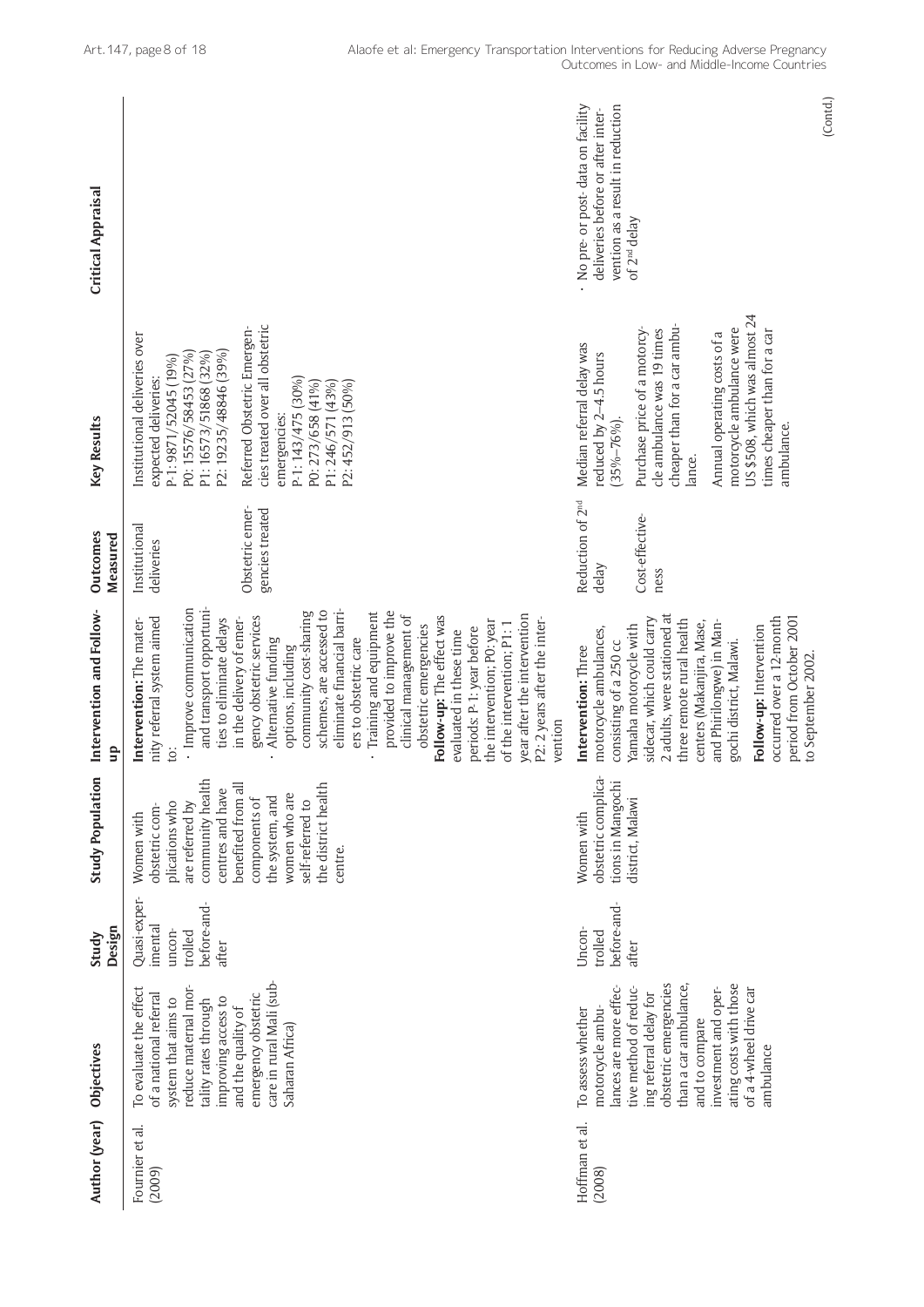| Author (year) Objectives |                                                                                                                                                                                                                                                                                                                                                                                                                                  | Design<br>Study                           | <b>Study Population</b>                                         | Intervention and Follow-<br>qn                                                                                                                                                                                                                                                                                                                                                                                                                                                                                                                                                                                                                                                                                                                                                                                              | <b>Outcomes</b><br>Measured | Key Results                                                                                                                                                                                                                                                                                                                                                                                                                                                                                                                                                                                                                                                                                                                                                                                                                                                | <b>Critical Appraisal</b> |
|--------------------------|----------------------------------------------------------------------------------------------------------------------------------------------------------------------------------------------------------------------------------------------------------------------------------------------------------------------------------------------------------------------------------------------------------------------------------|-------------------------------------------|-----------------------------------------------------------------|-----------------------------------------------------------------------------------------------------------------------------------------------------------------------------------------------------------------------------------------------------------------------------------------------------------------------------------------------------------------------------------------------------------------------------------------------------------------------------------------------------------------------------------------------------------------------------------------------------------------------------------------------------------------------------------------------------------------------------------------------------------------------------------------------------------------------------|-----------------------------|------------------------------------------------------------------------------------------------------------------------------------------------------------------------------------------------------------------------------------------------------------------------------------------------------------------------------------------------------------------------------------------------------------------------------------------------------------------------------------------------------------------------------------------------------------------------------------------------------------------------------------------------------------------------------------------------------------------------------------------------------------------------------------------------------------------------------------------------------------|---------------------------|
| Ngoma et al.<br>(2019)   | gies specifically target-<br>addressing transporta-<br>Addresses how Saving<br>managing emergency<br>birth attendants, and<br>ing the second delay,<br>Jganda and Zambia<br>implemented strate-<br>born complications,<br>Mothers Giving Life<br>SMGL) Initiative in<br>facilities capable of<br>ensuring sufficient<br>ing the distance to<br>obstetric and new-<br>numbers of skilled<br>including decreas-<br>tion challenges | before-and-<br>Uncon-<br>trolled<br>after | Pre-natal women<br>in SMGL districts<br>in Uganda and<br>Zambia | ment of the SMGL initiative<br>delivery care facilities. Both<br>hours a day, 7 days a week,<br>pregnant women to access<br>tiative in both Uganda and<br>13 districts, and in Zambia<br>Uganda from 4 districts to<br>scale-out (January 2014 to<br>Zambia operated within 3<br>several efforts to facilitate<br>Follow-up: The SMGL ini-<br>Phase O: Design and start-<br>Phase 1: Proof of concept<br>to encourage and enable<br>system that functions 24<br>expanded its presence in<br>June 2012 to December<br>Intervention: A key ele-<br>Uganda and Zambia led<br>tion and transportation<br>ntegrated communica-<br>was the creation of an<br>During Phase 2, SMGL<br>up (June 2011 to May<br>transportation to and<br>Phase 2: scale-up and<br>between facilities.<br>October 2017).<br>phases:<br>2012)<br>2013) | Facility deliver-<br>ies    | EmONC) facilities between Jun<br>Uganda observed a +200% and<br>Zambia +167% relative change<br>in the number of basic EmONC<br>Uganda observed a +143% and<br>having available transportation<br>sive EmONC facilities Jun 2012<br>Uganda - 3% relative change in<br>+258% increase Jun 2012 and<br>(motor vehicle or motorcycle).<br>Uganda observed a +45% and<br>Zambia +25% relative change<br>in the number of comprehen-<br>Zambia +12% relative change<br>Zambia observed $a + 31\%$ and<br>tion vouchers that observed a<br>health facilities that reported<br>ferent transport intervention<br>Obstetric and Newborn Care<br>ported by Baylor transporta-<br>However, Uganda had a dif-<br>facilities Jun 2012 and Dec<br>in deliveries in Emergency<br>institutional delivery sup-<br>2012 and Dec 2016.<br>and Dec 2016.<br>Dec 2016.<br>2016. |                           |
|                          |                                                                                                                                                                                                                                                                                                                                                                                                                                  |                                           |                                                                 | from 6 to 18 districts.                                                                                                                                                                                                                                                                                                                                                                                                                                                                                                                                                                                                                                                                                                                                                                                                     |                             |                                                                                                                                                                                                                                                                                                                                                                                                                                                                                                                                                                                                                                                                                                                                                                                                                                                            |                           |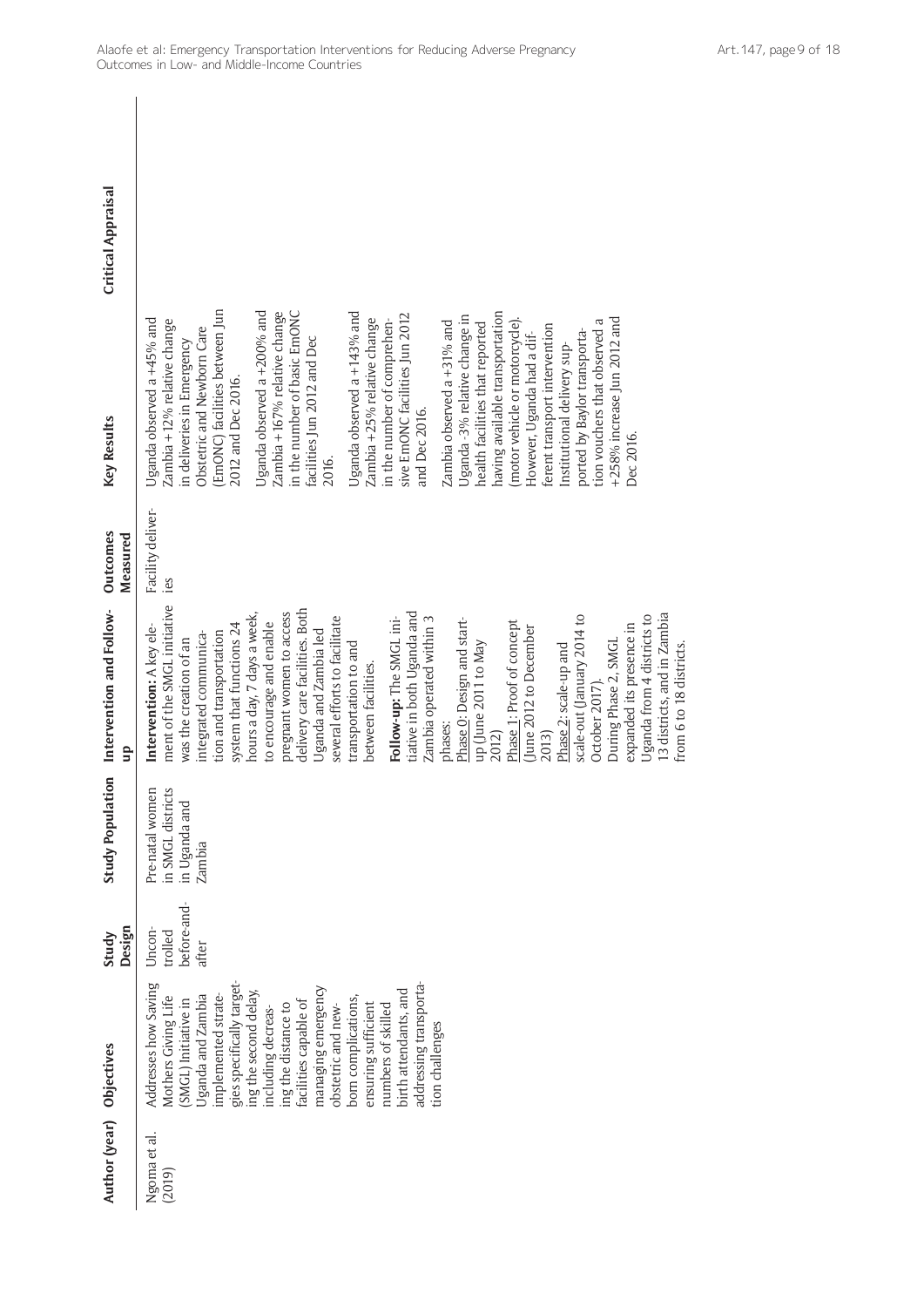| ¢<br>i<br>١                                 |
|---------------------------------------------|
|                                             |
| 1                                           |
|                                             |
|                                             |
|                                             |
|                                             |
|                                             |
| ׇ֚֓֡                                        |
| ë<br>j                                      |
| l<br>5<br>}                                 |
|                                             |
|                                             |
| ์<br>เ<br>i                                 |
|                                             |
| i                                           |
|                                             |
|                                             |
| Í                                           |
| j                                           |
| Ş                                           |
| l                                           |
| S                                           |
| $\ddot{\phantom{a}}$                        |
|                                             |
| $\frac{1}{5}$                               |
|                                             |
|                                             |
| l                                           |
|                                             |
| ť                                           |
| j<br>ì                                      |
| 7<br>Ó<br>i                                 |
|                                             |
| ć<br>l                                      |
| inn in In not<br>l                          |
| į                                           |
| $\frac{1}{2}$<br>$\overline{3}$             |
| Ì<br>l                                      |
|                                             |
| l                                           |
| Ç                                           |
| ١<br>l                                      |
|                                             |
| $\frac{1}{2}$<br>l                          |
| i<br>I                                      |
| ļ                                           |
| ֖֪ׅ֪֪ׅ֚֚֚֚֚֚֚֚֚֚֚֚֚֚֚֚֚֚֚֚֚֚֚֡֝֝֝֝֝֝֝֝֝֝֬֝֝ |
| 1<br>ŕ                                      |
| j<br>I<br>l                                 |

|           |                         |                                          |              |                            | Table 2: Intervention components implemented by included studies to improve transportation and reduce delay for obstetric emergencies                                                                                                                                                                                                                                                                                                                                                                                                                                                                                                                                                                                                                                                           |
|-----------|-------------------------|------------------------------------------|--------------|----------------------------|-------------------------------------------------------------------------------------------------------------------------------------------------------------------------------------------------------------------------------------------------------------------------------------------------------------------------------------------------------------------------------------------------------------------------------------------------------------------------------------------------------------------------------------------------------------------------------------------------------------------------------------------------------------------------------------------------------------------------------------------------------------------------------------------------|
| Study     | Transportation          | Intervention Components<br>Communication | Cost-Sharing | Mobilization<br>Community  | Description of Intervention Components                                                                                                                                                                                                                                                                                                                                                                                                                                                                                                                                                                                                                                                                                                                                                          |
| De Costa  | $\frac{1}{2}$           | $\gtrsim$                                | Yes          | Yes                        | Financial support was provided for transportation of emergency referral cases and any accompanying health<br>worker. Incentives also existed for early registration of pregnancy, receipt of antenatal care, and detection<br>of high-risk pregnancies. Transportation (tractors, vans, other modes of transport) was arranged through<br>informal contacts (mobilized community).                                                                                                                                                                                                                                                                                                                                                                                                              |
| Fournier  | Yes                     | Yes                                      | Yes          | $\overline{\mathsf{S}}$    | munication was improved with radios. Costs for transportation were shared by local government, local health<br>A non-descript ambulance service was improved through intervention between health facilities only. Com-<br>services, community health associations, and a co-pay from the pregnant women.                                                                                                                                                                                                                                                                                                                                                                                                                                                                                        |
| Goudar    | $\overline{\mathsf{S}}$ | Yes                                      | Yes          | Yes                        | hospital staff. Emergency funds were created using personal savings or local resources. Community Action<br>problems. This included establishing birth plans and arranging alternative emergency local transportation.<br>Cycle was used to empower communities to identify, prioritize, and act on maternal and neonatal health<br>Community-based workers were trained to effectively communicate with transportation facilitators and                                                                                                                                                                                                                                                                                                                                                        |
| Hofman    | Yes                     | $\frac{1}{2}$                            | Yes          | $\frac{1}{2}$              | were operated by trained Health Surveillance Assistants. They picked women up from their homes and trans-<br>Three motorcycle ambulances with sidecars were stationed at remote rural health centers. The ambulances<br>ported them between health facilities (only transportation between health facilities was evaluated in this<br>study). Transportation was provided free-of-charge.                                                                                                                                                                                                                                                                                                                                                                                                       |
| Lungu     | Yes                     | $\stackrel{\circ}{\simeq}$               | Yes          | $\stackrel{\circ}{\simeq}$ | Two communities used bicycle ambulances and two communities developed transport plans. Communities<br>fundraised to create a maintenance reserve, as determined by financial committees in each site. Communi-<br>ties with transport plans implemented a MK 10 flat rate charge for each trip to the health center.                                                                                                                                                                                                                                                                                                                                                                                                                                                                            |
| Ngoma     | Yes                     | Yes                                      | Yes          | Yes                        | Transportation was available 24/7, for transport to facilities and referral between facilities. District transporta-<br>motorized tricycle ambulances (Uganda), bicycle ambulances (Zambia), and motorcycle ambulances (Zambia).<br>Various ambulances were procured for different study communities: 4 x 4 ambulances (Uganda and Zambia),<br>tion committees were established or strengthened to coordinate ambulances (Uganda and Zambia). Two-way<br>radios (Zambia) and cell phones and airtime (Zambia) were supplied to facilitate communication. Transporta-<br>tion vouchers and village-level savings programs were used to alleviate cost barriers (Zambia). Village health<br>teams and action groups were trained to encourage birth preparedness and to escort women to facility. |
| Mucunguzi | Yes                     | Yes                                      | Yes          | $\frac{1}{2}$              | One 4 $\times$ 4 ambulance was stationed at the district hospital and provided transportation free-of-charge, 24/7,<br>between health facilities only. Mobile phones and airtime were provided to each health facility to facilitate<br>communication.                                                                                                                                                                                                                                                                                                                                                                                                                                                                                                                                          |
| Patel     | Yes                     | Yes                                      | Yes          | Yes                        | to distribute emergency phone numbers, share information about the ambulance service, and distribute post-<br>health centers, health posts, and at homes of chiefs or assembly men in communities with no health facilities.<br>and airtime were distributed to health facilities, health workers, and drivers. A phone line dedicated to receiv-<br>ing incoming calls was established at the tertiary referral point in each ward. Community meetings were held<br>They transported all pregnant women (emergency and normal cases) free of charge. Dual-SIM mobile phones<br>24 three-wheeled motorcycles with structural modifications for patient safety and comfort were stationed at<br>ers to be hung at health facilities and community gathering places.                              |
| Prinja    | Yes                     | Yes                                      | Yes          | $\mathop{\mathsf{S}}$      | Transport was free for pregnant women, neonates, and postnatal cases. A 24/7 call center, with a toll-free<br>240 traditional ambulances were stationed at community health centers and primary health centers.<br>emergency number, dispatched ambulances using GIS.                                                                                                                                                                                                                                                                                                                                                                                                                                                                                                                           |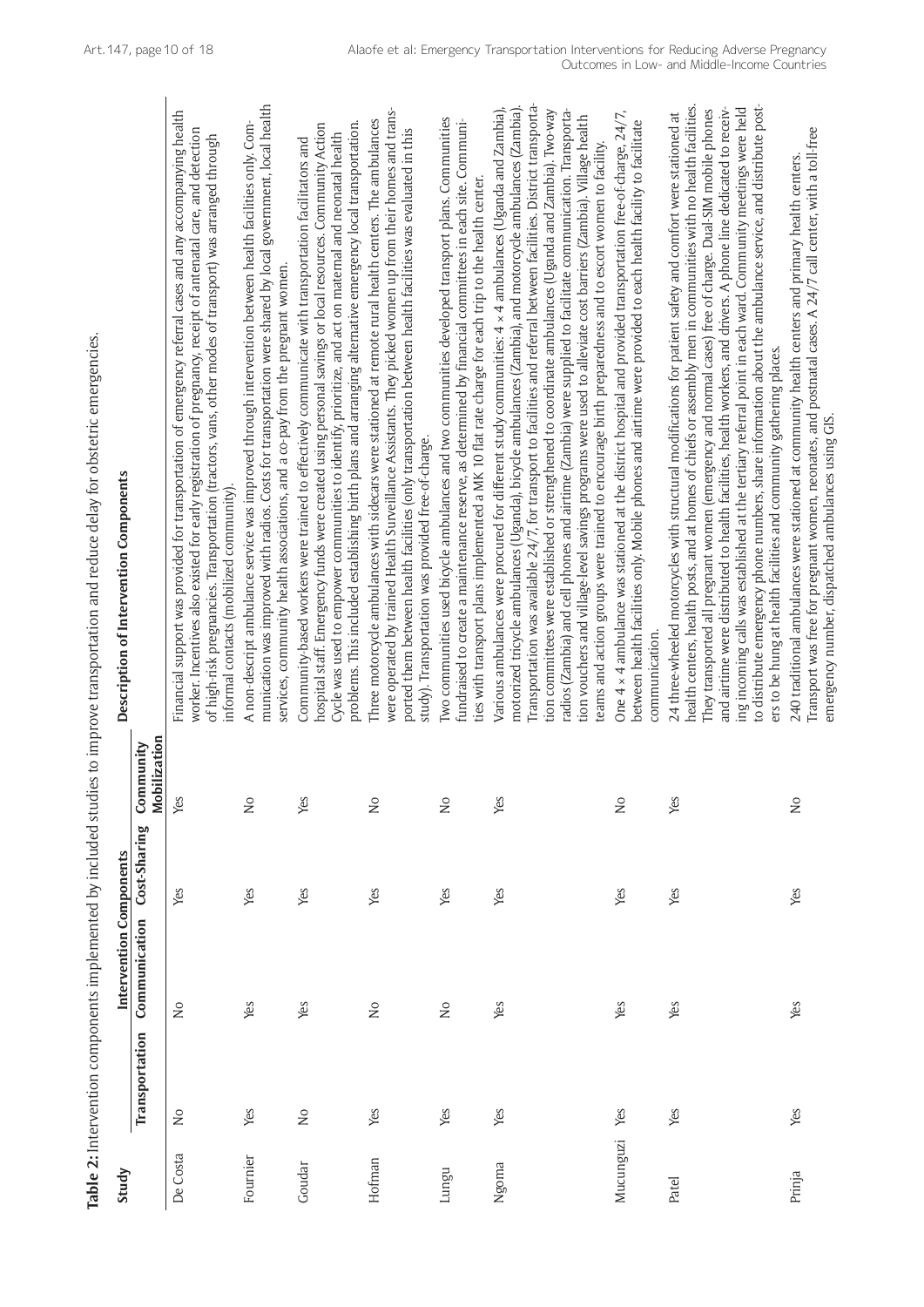enhanced by providing radios and mobile cell phones to health workers and drivers in six studies [38–40, 43]. All included studies attempted to address cost of transportation as a barrier by offering free transportation services  $(n = 5)$  [30, 38, 42, 44], transportation vouchers  $(n = 1)$ [45], or using a cost-sharing strategy such as community emergency funds or savings groups  $(n = 5)$  [37, 39, 41, 43, 45].

#### **Effects of Intervention Primary Outcomes**

Among the nine included studies, two reported data on maternal mortality [37, 38], one on stillbirth [44], and one on neonatal and perinatal mortality [39].

#### Maternal mortality

After adjusting for number of women, De Costa et al. [37] (risk of bias: critical) reported reduced maternal death in Uganda in the financial support group during the project year relative to the previous year (0.16% vs. 24.5%) and compared to the control group (0.16% vs. 22.5%) in the same year, respectively. Patel et al. [38] reported the use of three-wheeled motorcycles and dual-SIM phones reduced maternal mortality ratio by 417 in the intervention group, compared with a decrease of 65 in the control group over the 24-month study (risk of bias: low).

#### Neonatal mortality and stillbirth

The two studies that reported on child mortality showed reductions in stillbirth, neonatal, and perinatal mortality [39, 44]. Mucunguzi et al. [44] (risk of bias: critical) demonstrated that free-of-charge, 24-hour,  $4 \times 4$  wheel ambulance and a mobile phone decreased hospital stillbirths per 1000 births by 9.1 in the intervention group. A cluster-randomized study in India that involved community mobilization and strengthening of referral and transportation reported reductions in perinatal mortality by 14.9 and neonatal mortality by 8.3 in the intervention group, compared to a decrease of 3.7 and an increase of 8.3 in the control group over the 6-month study, respectively (Goudar et al., [39] risk of bias: low).

#### **Secondary Outcomes**

#### Facility or home deliveries

Seven included studies reported data on facility or home deliveries [38, 39, 41, 43]. One study (Mucugunzi et al., [44] risk of bias: critical) reported a 50% increase in facility delivery, while Goudar et al. [39] (risk of bias: low) demonstrated a 7-point increase in facility deliveries. Fournier et al. [43] (risk of bias: serious) reported a higher proportion of institutional deliveries of 32% one-year post-intervention, compared to 19% pre-intervention. In the study by Ngoma et al. [45] (risk of bias: critical), facility deliveries increased by 21% and 27%, four years after the start of intervention in Uganda and Zambia, respectively. Prinja et al. [40] (risk of bias: low) found institutional deliveries rose significantly after the introduction of National Ambulance Service (NAS) in high NAS utilization (OR  $=$ 137, 95% CI = 22.4–252.4) and medium NAS utilization  $(OR = 215, 95\% CI = 88.5 - 341.3)$  districts. However, no significant increase was observed in low NAS utilization district (OR = 4.5, 95% CI =  $-137.4-146.4$ ). Similarly, Patel et al. [38] (risk of bias: low) reported no significant effect of community-engaged emergency referral system on hospital deliveries in Ghana. Finally, Lungu et al. [41] (risk of bias: moderate) reported a 19% reduction in home deliveries by pregnant women in the intervention group.

#### Caesarian sections

Three included studies [38, 39, 44] reported cesarean section outcomes. In Uganda (risk of bias: critical) [44] and India (risk of bias: low), [39] the average cesarean sections rates in the intervention district increased by 0.64% and 4.5%, respectively. However, no significant effect was observed by Patel et al. [38] (risk of bias: low).

#### Referral services

Two included studies reported referral services [37, 41]. In the Lungu et al. [41] (risk of bias: moderate) study, where bicycle ambulances or community transport plans were provided in intervention villages, 20% of referrals were for obstetric reasons, while others reason for referrals were general medical cases. De Costa et al. [37] (risk of bias: serious) reported only 23.8% of the pregnant women referred used the referral services despite financial support for referrals and incentives for early registration of pregnancy.

#### Time of transport

Three included studies reported time of transport [40–42]. Lungu et al. [41] (risk of bias: moderate) found no significant difference in time to health facility between women using a bicycle ambulance, a community transport plan, or neither. Hoffman et al. [42] (risk of bias: serious) reported a decrease in referral delay by 2 to 4.5 hours following use of motorcycle ambulances in three remote health centers in Malawi. In India, Prinja et al. [40] (risk of bias: low) reported an average time taken by the national ambulance to reach the emergency site and to transport the patient to a health facility, of 17.5 minutes and 48 minutes, respectively.

#### Cost

Two included studies reported on cost of various transportation interventions. Lungu et al. [41] (risk of bias: moderate) reported the cost of bicycle ambulances at MK15 (0.02 USD) and community transport plan at MK0.30 (0.0004 USD) per institutional delivery. Fournier et al. [43] (risk of bias: serious) observed that purchasing a motorcycle ambulance was 19 times cheaper and the operational cost was 24 times cheaper than using a car ambulance. Characteristics of different types of ambulances used by studies in this review, such as the ability to reduce travel time or cost-effectiveness, are presented in **Table 3**.

#### **Quality Assessment**

**Table 4** summarizes the methodological quality of studies included in this review. Three included studies were judged as having low risk of bias on all domains [38–40]. One study was judged as having moderate risk of bias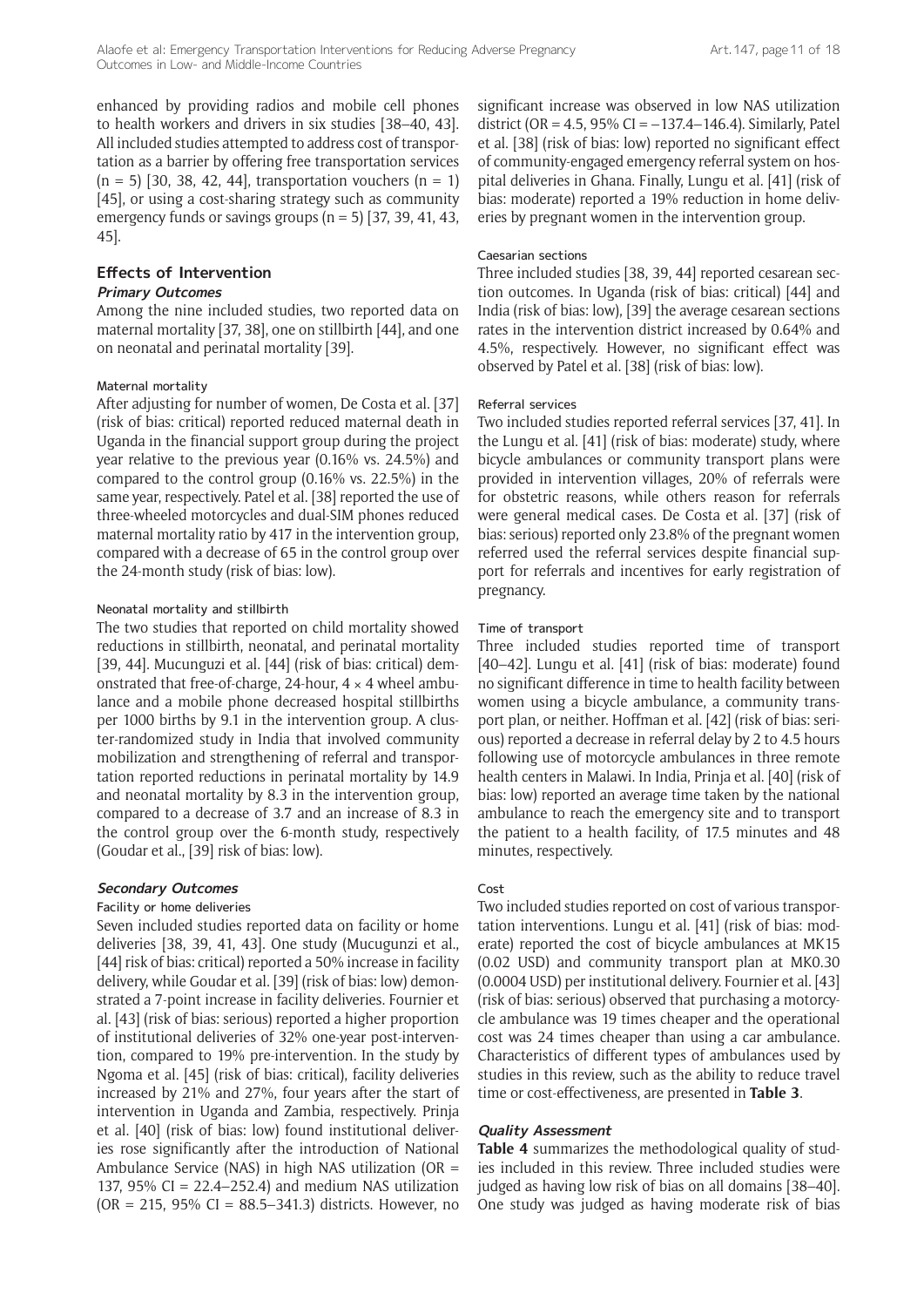| Table 3: Description of ambulance vehicles used by included studi |                                                                                                                                                                                                                                                                                                 | es, with pros and cons for each type of transportation                                                                                                                                                                                                                                                                                                         |                                                                                                                                                                                                                                                                  |
|-------------------------------------------------------------------|-------------------------------------------------------------------------------------------------------------------------------------------------------------------------------------------------------------------------------------------------------------------------------------------------|----------------------------------------------------------------------------------------------------------------------------------------------------------------------------------------------------------------------------------------------------------------------------------------------------------------------------------------------------------------|------------------------------------------------------------------------------------------------------------------------------------------------------------------------------------------------------------------------------------------------------------------|
| Ambulance Type                                                    | Description of Vehicle                                                                                                                                                                                                                                                                          | Pros for Mode of Transport                                                                                                                                                                                                                                                                                                                                     | Cons for Mode of Transport                                                                                                                                                                                                                                       |
| Formal ambulance [40]                                             | usually while laying down. May be stocked with<br>life-saving equipment and medications. Usually<br>in a rear compartment,<br>van, with four wheels<br>equipped with sirens and insignia so that the<br>vehicle is easily identified.<br>A large vehicle, such as a<br>that transports patients | Can accommodate multiple individuals, such<br>Patients can receive basic medical attention<br>May utilize GIS to reach patients quickly.<br>as a patient and their family/caregivers.<br>prior to arrival at health facility.                                                                                                                                  | Cannot reach patients in areas with<br>Requires a professional driver.<br>rough terrain<br>Expensive.                                                                                                                                                            |
| $4 \times 4$ Landcruiser ambulance [44, 45]                       | in a rear compartment,<br>with four-wheel drive<br>A high-clearance vehicle<br>that transports patients<br>either laying or sitting.                                                                                                                                                            | Can handle more rugged terrain than a tradi-<br>Can accommodate multiple individuals. May<br>pick up health workers for emergencies at<br>tional ambulance.<br>night.                                                                                                                                                                                          | May be inoperable during rainy season or<br>May be misused for non-health-related<br>Still not able to access narrow roads or<br>routes with very poor road conditions.<br>Requires a professional driver.<br>inclement weather.<br>Expensive.<br>activities.    |
| Motorcycle or motorized tricycle ambulance<br>[38, 42, 45]        | closed sidecar, carriage, or wheeled stretcher that<br>to one other person<br>A motorcycle may be fitted with an open or<br>carries a patient and up                                                                                                                                            | Less expensive than other motorized vehicles.<br>Can handle more rugged terrain than all oth-<br>Can therefore, operate year-round, even dur-<br>narrow passages with poor road conditions.<br>er types of transportation. Able to navigate<br>Can be operated by trained volunteers or<br>ing rainy season or inclement weather.<br>community health workers. | May not be preferred by drivers for use at<br>Has limited capacity to carry multiple<br>Leaves the driver exposed to the ele-<br>Mixed reviews from patients about<br>ments/vulnerable to weather.<br>night, due to safety concerns.<br>individuals.<br>comfort. |
| Bicycle ambulance [41, 45]                                        | A bicycle may be fitted with an open or enclosed<br>trailer, carriage, or wheeled stretcher that carries<br>one patient only.                                                                                                                                                                   | Can be operated by a wide range of people.<br>Maintenance can be performed easily.<br>Inexpensive.                                                                                                                                                                                                                                                             | May not offer as much privacy to patients<br>May not reduce time to health facility.<br>Can usually only carry the patient.<br>May not be culturally acceptable.<br>as other forms of transportation.<br>May not be comfortable.                                 |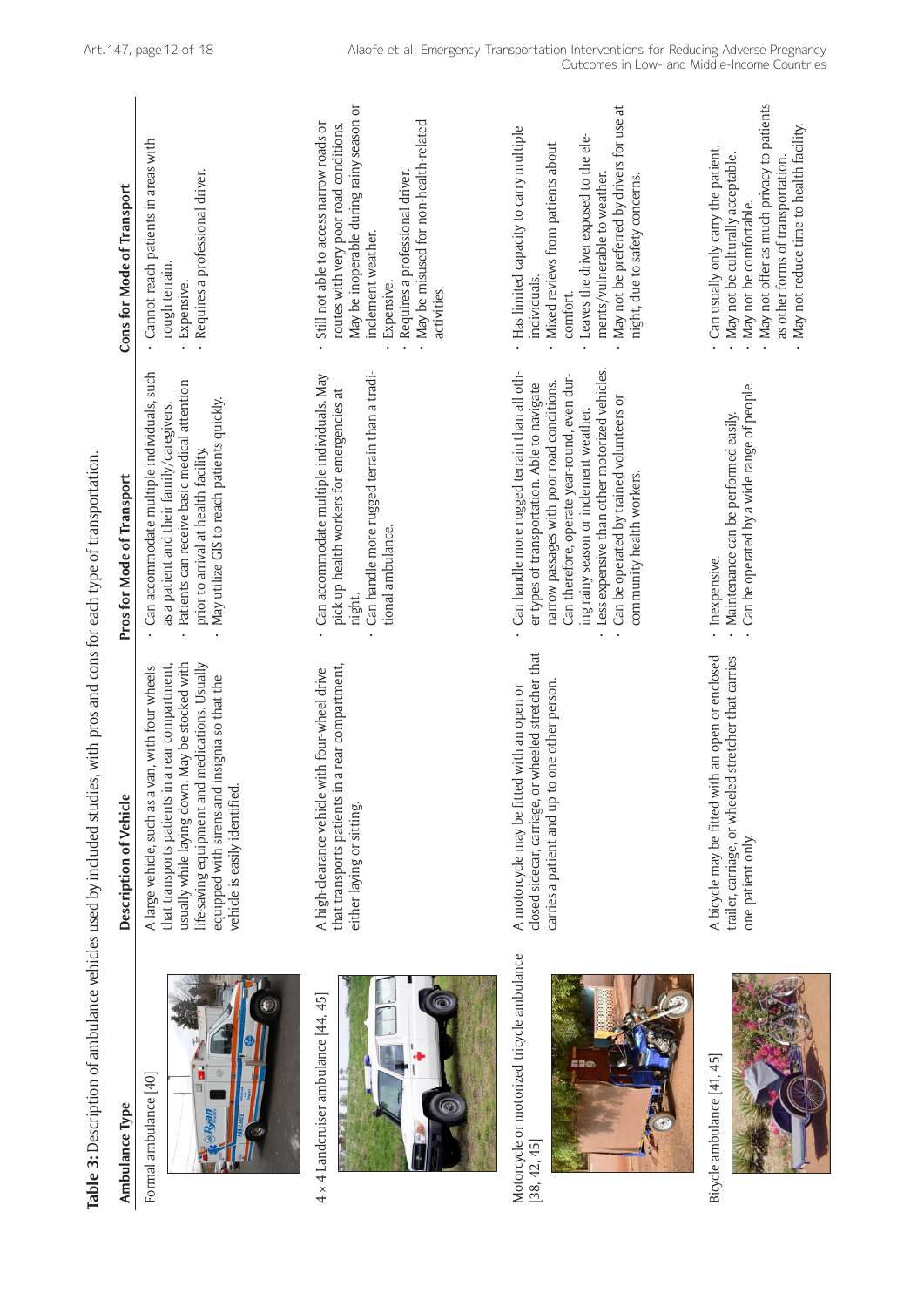| Author                | Confounding | Participants | Selection of Classification of Intervention<br>Intervention | Deviation          | Missing<br>Data | Measurement of Selection of<br>outcomes | result Reported | Overall  |
|-----------------------|-------------|--------------|-------------------------------------------------------------|--------------------|-----------------|-----------------------------------------|-----------------|----------|
| De Costa et al. 2009  | Moderate    | Low          | Moderate                                                    | Low                | Serious         | <b>NOT</b>                              | Low             | Serious  |
| Fournier et al. 2009  | Moderate    | Moderate     | MOT                                                         | No information Low |                 | Serious                                 | Low             | Serious  |
| Goudar et al. 2015    | Low         | Low          | Low                                                         | Low                | <b>NOT</b>      | LOW                                     | <b>NOT</b>      | Low      |
| Hofman et al. 2008    | Serious     | Low          | Low                                                         | Low                | Serious         | Moderate                                | <b>NOT</b>      | Serious  |
| Lungu et al. 2000     | Moderate    | <b>NOT</b>   | Low                                                         | <b>NOT</b>         | Low             | MOJ                                     | Low             | Moderate |
| Mucunguzi et al. 2014 | Critical    | <b>NOT</b>   | Low                                                         | Low                | Moderate        | Moderate                                | Low             | Critical |
| Ngoma et al. 2019     | Critical    | <b>NOT</b>   | Low                                                         | Low                | Low             | Low                                     | Serious         | Critical |
| Patel et al. 2016     | <b>NOT</b>  | <b>NO</b>    | Low                                                         | Low                | MOJ             | <b>NO</b>                               | Low             | Low      |
| Prinja et al. 2014    | <b>NOT</b>  | <b>NOT</b>   | MOT                                                         | Low                | Low             | <b>NOT</b>                              | Low             | Low      |
|                       |             |              |                                                             |                    |                 |                                         |                 |          |

Table 4: Methodological quality assessment of included studies using the ROBIS-I tool. **Table 4:** Methodological quality assessment of included studies using the ROBIS-I tool.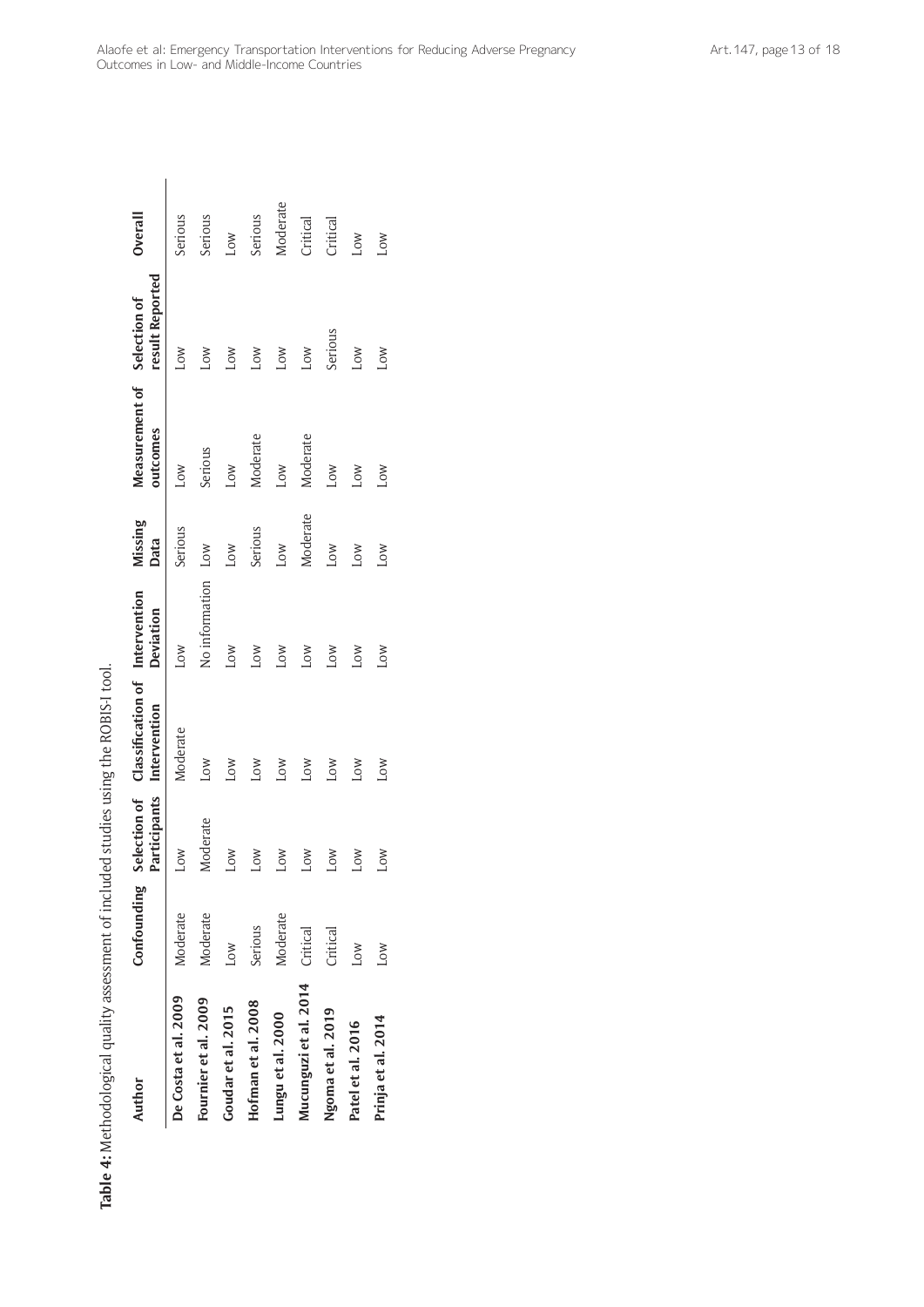due to confounding [41]. Three included studies were judged as having serious risk of bias due to missing data and measurement of outcomes [37, 42, 43]. Two included studies were judged as having critical risk of bias due to confounding [38, 45].

#### **Discussion**

This systematic review found limited but promising evidence that emergency transportation interventions in LMICs may be effective in: i) reducing maternal and child mortality, ii) increasing health facility delivery significantly, iii) increasing caesarian sections for women in need of such service, and iv) reducing referral delay. Evidence suggests that integrating emergency obstetric transportation with complementary maternal health interventions (e.g., improved communication) reduces adverse pregnancy and childbirth outcomes. Two of the nine included studies reported maternal mortality reduction, and two showed reductions in stillbirths as well as neonatal and perinatal mortality. Six studies reported increases in facility deliveries, ranging from 12–50%; one study demonstrated 19% reduction in home delivery. There was a significant increase in caesarian sections in two studies, while 23.8% of women referred eventually used the service. There was also a reduction in referral delay by 2 to 4.5 hours with the use of motorcycle ambulances compared to car ambulance. However, the type, quality, and scope of transportation interventions varied significantly, and a critical mass of complementary activities is needed to achieve maximum impact.

Different emergency transport services were used, including bicycle ambulances, motorcycle or motorized tricycle ambulances, 4-wheel drive vehicles, and formal ambulances, each with its own advantages and disadvantages. Formal ambulances and  $4 \times 4$  vehicles, while able to accommodate multiple passengers, were costly, both in terms of vehicle procurement and maintenance. For example, in the Ugandan RESCUER program, the proportion of supervised births from 1995 to 1998 increased from 15% to 27%, and hospital-based maternal case fatalities were reduced by 50% [46]. However, by 2005, when the program was scaled up to 56 districts, the high cost of vehicle maintenance made sustaining the program difficult because of insufficient funds. The one included study that reported on cost found that using motorcycles was a budget-friendly option. In Ghana, motorcycle ambulances were effective, culturally acceptable, and able to navigate small roads in rough terrain, allowing drivers to reach women in locations otherwise inaccessible by larger vehicles [38]. However, in Malawi, cultural beliefs that publicizing labor could summon evil spirits resulted in infrequent use of bicycle ambulances [41]. For both motorcycle and bicycle ambulances, customized vehicle features like an enclosed carriage/privacy screen, mattress, seat belts, and/or extended mirrors offered improved safety and comfort. These findings suggest that transportation interventions must be adapted according to local physical, social, cultural and economic environments.

Evidence from the included studies suggest that emergency obstetric transportation interventions were more effective when integrated within an enhanced referral system or when additional strategic interventions aimed at improving the quality of care at service delivery points are present. This underscores the need for a pragmatic approach to strengthening the healthcare systems at facility and community points while addressing context specific emergency transportation barriers [47, 48]. For example, the intervention described in De Costa et al. [37] included financial support for referrals, incentives for early registration of pregnancy, and training of paramedical staff and traditional birth attendants (TBAs). Similarly, in Uganda, transportation interventions included freeof-charge ambulance service and the provision of 2-way radios, landlines, or cell phones between health facilities [44]. Patel et al. [38] attributed reduced maternal mortality and increased referrals to the use of a 3-wheeled motorcycle and dual-SIM mobile phones. However, no significant effect was observed on the number of facility deliveries and the caesarian delivery rate due to low rates of adherence to some care protocols. While transportation and communication were addressed, the remaining gap in delivery of quality care may have hampered the overall outcomes [38]. The conceptual framework we adopted for this review highlights how underpinning factors of socioeconomic status, accessibility of facilities, and quality of care correlate with each phase of the threedelay model [11].

#### **Limitations and Implications for Practice and Future Research**

The strength of the evidence in this review is limited by the paucity of high-quality eligible studies. There was only one high-quality cluster randomized study, which demonstrated that emergency obstetric transportation intervention could increase caesarean sections and facility delivery. Three of the nine included studies were assessed as having low risk of bias on all domains. We found that most interventions occurred in rural communities, and though women in urban settings have higher odds of facilitybased delivery, it is important to note that disparities in access to emergency obstetric care also exist among the urban poor [49]. This underscores the need for inclusion of the urban poor in interventions that seek to increase access to emergency obstetric transportation to reduce adverse pregnancy outcomes. Six of the included studies were conducted in Africa, limiting generalizability of the findings. Finally, although there is promise for transport interventions to reduce transport time and increase receipt of obstetric care, the cost-effectiveness and sustainability of such interventions must be assessed before recommendations for wide-scale implementation can be made. Indeed, only three studies reported running costs of transportation, which may be substantial and often prohibitive in low-resource settings [41, 42, 44].

Accessing newly established transportation services was an issue reported by several of the studies related to the transportation type as well as other factors like driver motivation. Patel et al*.* reported that health workers perceived motorcycle ambulance drivers as "very dedicated" (56%) or "somewhat dedicated" (41%), but they also wanted to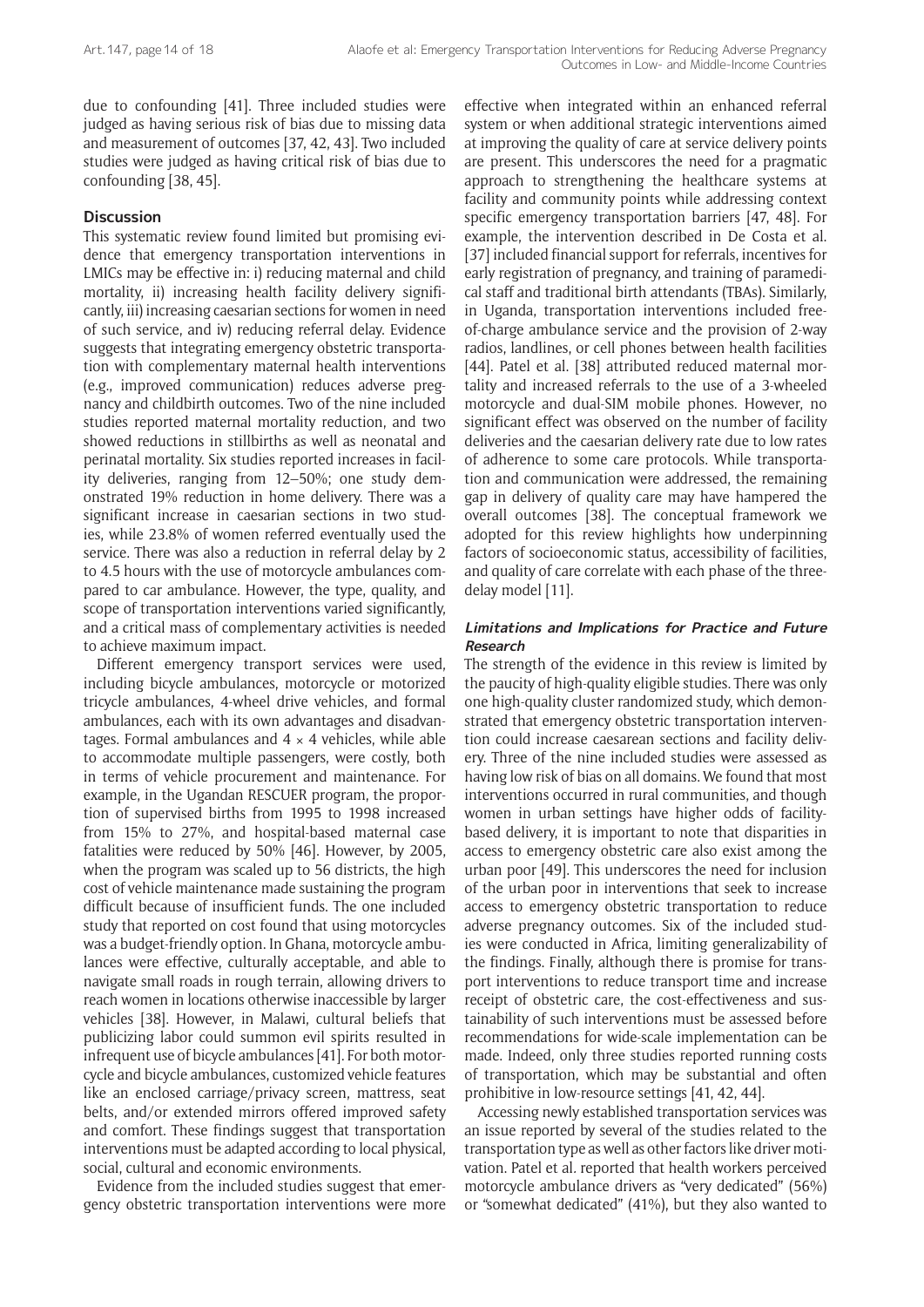be trained to operate the motorcycle themselves, so the vehicle could be used if the driver was unreachable [38]. Driver availability was especially challenging at night, with increased delays due to driver mobility and reluctance to travel at night [42]. Some drivers feared for their safety at night, especially motorcycle drivers, who are exposed [38]. Some solutions included providing a special nightout allowance, arranging transportation for the driver to and from their home, and creating a duty schedule and on-call sleeping room at the health facility [42, 45]. Other nighttime delays were difficulties obtaining consent from relatives and lack of health workers at the facility [41, 44]. Hofman et al. [42] reported that an ambulance was usually available for use within 15 minutes of decision to refer during the day, but much longer for pregnant women presenting between 5 p.m. and 6 a.m. [42] Driver availability and night-specific challenges should be addressed in future transportation interventions.

Equitable access to transportation or transportation funds was also an issue. Certain women may benefit from a particular transportation intervention based on their socioeconomic status or rurality. Decisions about where to station ambulances sometimes contributed to disparities in use between communities. In Uganda, one  $4 \times 4$ ambulance was stationed at the district hospital (referral facility), which admittedly was not centrally located in the district, meaning that the to-and-fro time from the referral facility to the peripheral facilities where emergency obstetric cases originated, ranged from 30 minutes to three hours [44]. The vehicle could only retrieve women from health facilities, not their homes [43, 44]. Fournier et al. reported that district accessibility was classified as "good," "average," or "poor" based on the proportion of residents (>85%, 60–85%, <60%) that lived within 15 kilometers of a primary health care center [43]. In the intervention year, 39.2% of women with obstetric emergencies came from areas with poor accessibility compared with 17.1% the year prior, meaning the intervention benefitted women from more rural areas [43]. Women who live closer to health care facilities may feel like they have more transportation options if they perceive the waiting time for the ambulance to be long, whereas women from rural areas may have fewer options. De Costa et al. reported low uptake of transportation funds (23.8% of high-risk women who received a referral availed the cash for transportation benefit) and attributed this to social hierarchies in the community; the funds were distributed by a gatekeeper, whom they described as "socially better placed" than many of the intervention participants, which they speculated limited the interaction between the groups [37]. In Uganda, transportation vouchers were in high-demand, so they were not always available when needed. Additionally, the village health teams who issued the vouchers did not always adhere to eligibility criteria, and some of the motorcycle ambulance drivers procured vouchers for resale at higher prices, often resulting in inequitable distribution of vouchers [45].

The vast majority of excluded studies addressed the issue of emergency obstetric transportation but only reported data from interviews with community members about their perceived barriers to care and/or reasons for high mortality rates [50–52]. Several studies also measured the success of transport schemes by indicators such as number of people transported to health facilities, number of drivers trained, or community members' qualitative acceptance of or satisfaction with the transport scheme, which do not necessarily correlate with the overarching goal of transport schemes – reducing adverse health outcomes for mothers and the newborn [53, 54]. While increasing the number of women presenting at an appropriate care facility for emergency services is an accomplishment, they may not receive services due to lack of a physician, inability to pay, or medications being unavailable [55]. No studies in this review measured met/unmet EmONC needs. Finally, the most salient factor determining the availability of studies reporting the effectiveness of transport interventions in lowering mortality rates is the difficulty of obtaining reliable mortality data from these remote communities. In isolated, rural communities, where health care utilization is low, adequate recordkeeping of birth, morbidity, and mortality rates may not exist [56].

#### **Conclusion**

Considering the scarcity of evaluative studies on emergency transport interventions, this review highlights the need for future studies to employ a variety of study designs (experimental or quasi-experimental designs of large, multi-sited programs) to assess the impact of transport interventions on mortality rates and other related secondary outcomes. Additional operational research is needed to determine the sustainability and cost-effectiveness of emergency transport interventions before recommending wide-scale implementation. Poor quality of healthcare services and financial constraints hinder optimal use of maternal and newborn health services in many LMICs [57, 58]. It is important to examine the relationship between transportation, health care utilization after transportation, and mortality rates. Several challenges have been identified, including high vehicle and maintenance costs, establishing effective communication systems in remote settings, maintaining driver coverage, ensuring equitable access to transportation, and sustainability within a resource-constrained health system. New technologies, such as alternative transportation vehicles or mobile phones, are becoming available in low-income settings and should be evaluated in the context of maternalnewborn health transport systems. Finally, studies need to consistently record process indicators to track program effectiveness such as time to reach referral hospital, which has been found to be critical in reducing maternal and neonatal mortality [59, 60].

#### **Additional File**

The additional file for this article can be found as follows:

**PRISMA Checklist:** Emergency transportation interventions for reducing adverse pregnancy outcomes in LMICs. DOI: [https://doi.org/10.5334/aogh.2934.](https://doi.org/10.5334/aogh.2934.s1) [s1](https://doi.org/10.5334/aogh.2934.s1)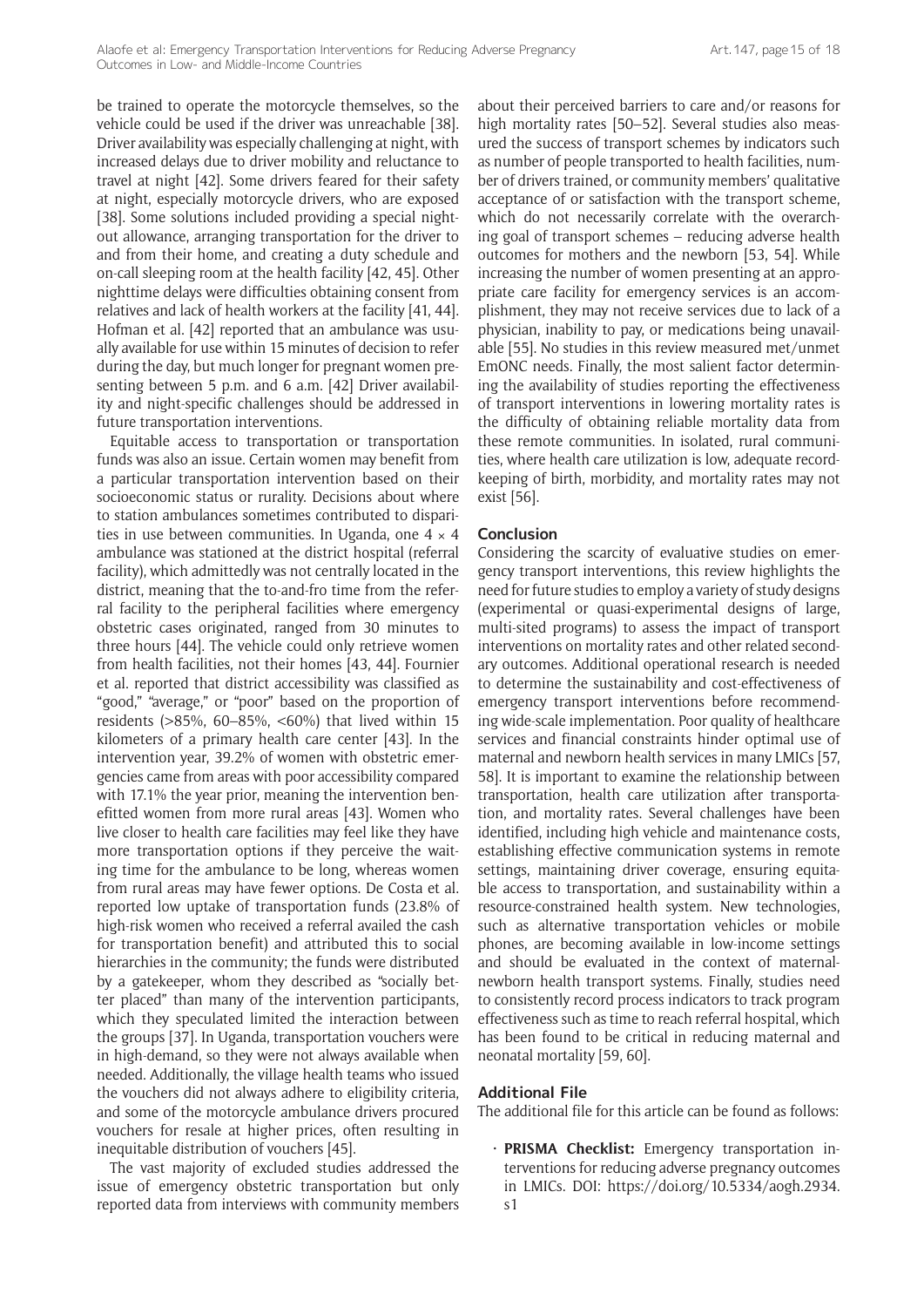## **Competing Interests**

The authors have no competing interests to declare.

## **Author Contributions**

JE conceptualized and initiated the review.

JE, HA, BL, LK, AO, BO, MM, EE drafted the protocol.

JC and BL screened search results.

HA, LK, AO, BO performed data extraction.

HA, LK, BO assessed the quality of included studies.

JE, HA, BL, LK, AO, BO, MM, EE drafted and edited the review. All authors approved the manuscript.

## **References**

- 1. **Karlström A, Nystedt A, Hildingsson I.** The meaning of a very positive birth experience: Focus groups discussions with women. *BMC Pregnancy Childbirth*. 2015; 15: 251. DOI: [https://doi.org/10.1186/](https://doi.org/10.1186/s12884-015-0683-0) [s12884-015-0683-0](https://doi.org/10.1186/s12884-015-0683-0)
- 2. **Wardrop AA, Popaduik NE.** Women's experiences with postpartum anxiety: Expectations, relationships and sociocultural influences. *Qual Rep*. 2013; 18: 1–24.
- 3. **Campbell OM, Graham WJ, Lancet Maternal Survival Series Steering Group.** Strategies for reducing maternal mortality: Getting on with what works. *Lancet*. 2006; 7(368): 1284–99. DOI: [https://](https://doi.org/10.1016/S0140-6736(06)69381-1) [doi.org/10.1016/S0140-6736\(06\)69381-1](https://doi.org/10.1016/S0140-6736(06)69381-1)
- 4. **Atuoye KN, Dixon J, Rishworth A, Galaa SZ, Boamah SA, Luginaah I.** Can she make it? Transportation barriers to accessing maternal and child health care services in rural Ghana. *BMC Health Services Research*. Aug 20, 2015; 15(1): 333. DOI: <https://doi.org/10.1186/s12913-015-1005-y>
- 5. **Pacagnella RC, Cecatti JG, Osis MJ, Souza JP.** The role of delays in severe maternal morbidity and mortality: Expanding the conceptual framework. *Reprod Health Matters*. 2012; 20(39): 155–63. DOI: [https://](https://doi.org/10.1016/S0968-8080(12)39601-8) [doi.org/10.1016/S0968-8080\(12\)39601-8](https://doi.org/10.1016/S0968-8080(12)39601-8)
- 6. **Bhopal SS, Halpin SJ, Gerein N.** Emergency obstetric referral in rural Sierra Leone: What can motorbike ambulances contribute? A mixed-methods study. *Matern Child Health J*. 2013; 17: 1038–43. DOI: <https://doi.org/10.1007/s10995-012-1086-8>
- 7. **World Health Organization.** Riders for Health. Tropical Disease Research (TDR) Programme 2016. [http://www.who.int/tdr/news/2016/riders-for](http://www.who.int/tdr/news/2016/riders-for-health/en/)[health/en/](http://www.who.int/tdr/news/2016/riders-for-health/en/). Accessed March 16, 2018.
- 8. **Transaid.** Linking Rural Communities with Health Services: Assessing the Effectiveness of the Ambulance Services in Meeting the Needs of Rural Communities in West Africa 2013. [http://](http://research4cap.org/Library/Transaid-Nigeria-2013-Rural+Ambulance+Service-AFCAPgen060c-v130627.pdf) [research4cap.org/Library/Transaid-Nigeria-](http://research4cap.org/Library/Transaid-Nigeria-2013-Rural+Ambulance+Service-AFCAPgen060c-v130627.pdf)[2013-Rural+Ambulance+Service-AFCAPgen060c](http://research4cap.org/Library/Transaid-Nigeria-2013-Rural+Ambulance+Service-AFCAPgen060c-v130627.pdf)[v130627.pdf](http://research4cap.org/Library/Transaid-Nigeria-2013-Rural+Ambulance+Service-AFCAPgen060c-v130627.pdf). Accessed March 16, 2018.
- 9. **Silva AL, Poggioli S.** Emergency transport experiences from sub-Saharan Africa: Public involvement in transport innovations to improve access to healthcare. *J Transport Health*. 2015; 2: S47. [https://www.gov.uk/dfid-researchoutputs/](https://www.gov.uk/dfid-researchoutputs/ linking-rural-communities-with-health-services-assessing-theeffectiveness-of-the-ambulance-services-in-meeting-the-needs-of-ruralcommunities-in-west-africa-final-report) [linking-rural-communities-with-health-services-](https://www.gov.uk/dfid-researchoutputs/ linking-rural-communities-with-health-services-assessing-theeffectiveness-of-the-ambulance-services-in-meeting-the-needs-of-ruralcommunities-in-west-africa-final-report)

[assessing-theeffectiveness-of-the-ambulance](https://www.gov.uk/dfid-researchoutputs/ linking-rural-communities-with-health-services-assessing-theeffectiveness-of-the-ambulance-services-in-meeting-the-needs-of-ruralcommunities-in-west-africa-final-report)[services-in-meeting-the-needs-of-ruralcommuni](https://www.gov.uk/dfid-researchoutputs/ linking-rural-communities-with-health-services-assessing-theeffectiveness-of-the-ambulance-services-in-meeting-the-needs-of-ruralcommunities-in-west-africa-final-report)[ties-in-west-africa-final-report](https://www.gov.uk/dfid-researchoutputs/ linking-rural-communities-with-health-services-assessing-theeffectiveness-of-the-ambulance-services-in-meeting-the-needs-of-ruralcommunities-in-west-africa-final-report). DOI: [https://doi.](https://doi.org/10.1016/j.jth.2015.04.569) [org/10.1016/j.jth.2015.04.569](https://doi.org/10.1016/j.jth.2015.04.569)

- 10. **Holmes W, Kennedy E.** Reaching Emergency Obstetric Care: Overcoming the Second Delay. Melbourne: Burnet Institute; 2010. [http://www.](http://www.wchknowledgehub.com.au/sites/default/files/Policy%20Brief%20-%20MCH%20Second%20Delay.pdf) [wchknowledgehub.com.au/sites/default/files/Pol](http://www.wchknowledgehub.com.au/sites/default/files/Policy%20Brief%20-%20MCH%20Second%20Delay.pdf)[icy%20Brief%20-%20MCH%20Second%20Delay.](http://www.wchknowledgehub.com.au/sites/default/files/Policy%20Brief%20-%20MCH%20Second%20Delay.pdf) [pdf](http://www.wchknowledgehub.com.au/sites/default/files/Policy%20Brief%20-%20MCH%20Second%20Delay.pdf). Accessed March 16, 2018
- 11. **Thaddeus S, Maine D.** Too far to walk: Maternal mortality in context. *Soc Sci Med*. 1994; 38: 1091–110. DOI: [https://doi.](https://doi.org/10.1016/0277-9536(94)90226-7) [org/10.1016/0277-9536\(94\)90226-7](https://doi.org/10.1016/0277-9536(94)90226-7)
- 12. **Barnes-Josiah D, Myntti C, Augustin A.** The three delays as a framework for examining maternal mortality in Haiti. *Soc Sci Med*. 1998; 46: 981–93. DOI: [https://doi.org/10.1016/S0277-9536\(97\)10018-1](https://doi.org/10.1016/S0277-9536(97)10018-1)
- 13. **Lawn JE, McCarthy BJ, Ross SR.** The Healthy Newborn: A Reference Guide for Program Managers. Atlanta: CDC and CARE; 2001.
- 14. **Mbaruku G, van RJ KI, Bilango F, Bergström S**. Perinatal audit using the 3-delays model in western Tanzania. *Int J Gynecol Obstet*. 2009; 106: 85–8. DOI: <https://doi.org/10.1016/j.ijgo.2009.04.008>
- 15. **Gabrysch S, Campbell OM.** Still too far to walk: Literature review of the determinants of delivery service use. *BMC Pregnancy Childbirth*. 2009; 9: 34. DOI:<https://doi.org/10.1186/1471-2393-9-34>
- 16. **Lee AC, Lawn JE, Cousens S,** et al. Linking families and facilities for care at birth: What works to avert intrapartum-related deaths? *Int J Gynaecol Obstet*. 2009; 107(Suppl 1): S65–85, S86–8. DOI: [https://](https://doi.org/10.1016/j.ijgo.2009.07.012) [doi.org/10.1016/j.ijgo.2009.07.012](https://doi.org/10.1016/j.ijgo.2009.07.012)
- 17. **PATH.** Reducing Birth Asphyxia Through the Bidan di Desa Program in Cirebon, Indonesia: Final Report Submitted by Program for Appropriate Technology in Health (PATH) to Save the Children US. Jakarta: PATH; 2006.
- 18. **Ganle JK, Fitzpatrick R, Otupiri E, Parker M.** Addressing health system barriers to access to and use of skilled delivery services: Perspectives from Ghana. *Int J Health Plann Manag*. 2016; 31: e235– 53. DOI:<https://doi.org/10.1002/hpm.2291>
- 19. **Wilunda C, Oyerinde K, Putoto G,** et al. Availability, utilization, and quality of maternal and neonatal health care services in Karamoja region, Uganda: A health facility-based survey. *Reprod Health*. 2015; 12: 30. DOI: [https://doi.org/10.1186/](https://doi.org/10.1186/s12978-015-0018-7) [s12978-015-0018-7](https://doi.org/10.1186/s12978-015-0018-7)
- 20. **Doctor HV, Findley SE, Afenyadu GY.** Estimating maternal mortality level in rural northern Nigeria by the sisterhood method. *Int J Popul Res*. 2012; 2012: Article ID 464657. DOI: [https://doi.](https://doi.org/10.1155/2012/464657) [org/10.1155/2012/464657](https://doi.org/10.1155/2012/464657)
- 21. **Essien E, Ifenne D, Sabitu K, Musa A, Alti-Mu'azu M, Adidu V.** Community loan funds and transport services for obstetric emergencies in Northern Nigeria. *Int J Gynaecol Obstet*. 1997; 59: 237–44. DOI: [https://doi.org/10.1016/S0020-7292\(97\)00171-9](https://doi.org/10.1016/S0020-7292(97)00171-9)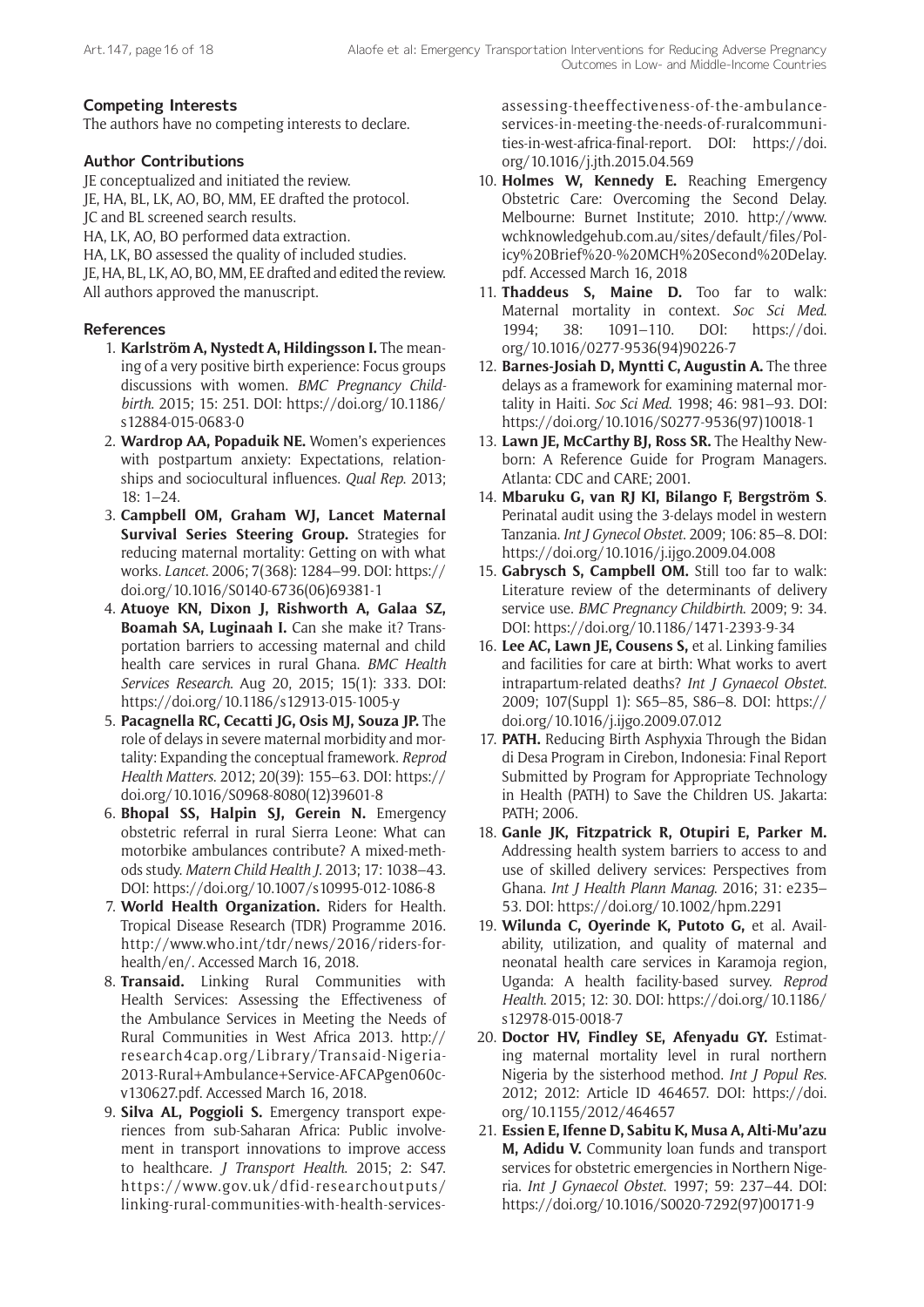- 22. **Bhopal SS, Halpin SJ, Gerein N.** Emergency obstetric referral in rural Sierra Leone: What can motorbike ambulances contribute? A mixed-methods study. *Matern Child Health J*. 2013; 17: 1038–43. DOI: <https://doi.org/10.1007/s10995-012-1086-8>
- 23. **Chen YN, Schmitz MM, Serbanescu F, Dynes MM, Maro G, Kramer MR.** Geographic access modeling of emergency obstetric and neonatal care in Kigoma Region, Tanzania: Transportation schemes and programmatic implications. *Glob Health Sci Pract*. 2017; 5(3): 430–445. DOI: [https://doi.org/10.9745/](https://doi.org/10.9745/GHSP-D-17-00110) [GHSP-D-17-00110](https://doi.org/10.9745/GHSP-D-17-00110)
- 24. **Chiwuzie J, Okojie O, Okolocha C**, et al. Emergency loan funds to improve access to obstetric care in Ekpoma, Nigeria. The Benin PMM Team. *Int J Gynaecol Obstet*. 1997; 59: S231–6. DOI: [https://](https://doi.org/10.1016/S0020-7292(97)00170-7) [doi.org/10.1016/S0020-7292\(97\)00170-7](https://doi.org/10.1016/S0020-7292(97)00170-7)
- 25. **Olaniran N, Offiong S, Ottong J, Asuquo E, Duke F.** Mobilizing the community to utilize obstetric services, Cross River State, Nigeria. The Calabar PMM Team. *Int J Gynaecol Obstet*. 1997; 59: S181–9. DOI: [https://doi.org/10.1016/](https://doi.org/10.1016/S0020-7292(97)00164-1) [S0020-7292\(97\)00164-1](https://doi.org/10.1016/S0020-7292(97)00164-1)
- 26. **Schmid T, Kanenda O, Ahluwalia I, Kouletio M.** Transportation for maternal emergencies in Tanzania: Empowering communities through participatory problem solving. *Am J Public Health*. 2001; 91: 1589– 90. DOI:<https://doi.org/10.2105/AJPH.91.10.1589>
- 27. **Options.** Improving Access to Safe Deliveries Using Transport Vouchers 2016. [http://www.options.](http://www.options.co.uk/news/improving-access-safe-deliveries-usingtransport-vouchers) [co.uk/news/improving-access-safe-deliveries](http://www.options.co.uk/news/improving-access-safe-deliveries-usingtransport-vouchers)[usingtransport-vouchers](http://www.options.co.uk/news/improving-access-safe-deliveries-usingtransport-vouchers). Accessed March 16, 2018.
- 28. **Ir P, Horemans D, Souk N, Van Damme W.** Using targeted vouchers and health equity funds to improve access to skilled birth attendants for poor women: A case study in three rural health districts in Cambodia. *BMC Pregnancy Child Birth*. 2010; 10(1). DOI:<https://doi.org/10.1186/1471-2393-10-1>
- 29. **Van de Poel E, Flores G, Ir P, O'Donnell O, Van Doorslaer E.** Can vouchers deliver? An evaluation of subsidies for maternal health care in Cambodia. *Bull World Health Organ*. 2014; 92: 331–9. DOI: <https://doi.org/10.2471/BLT.13.129122>
- 30. **uddin Mian N, Malik MZ, Iqbal S,** et al. Determining the potential scalability of transport interventions for improving maternal, child, and newborn health in Pakistan. *Health Res Policy Syst*. 2015; 13(Suppl 1): 57. DOI: [https://doi.org/10.1186/](https://doi.org/10.1186/s12961-015-0044-5) [s12961-015-0044-5](https://doi.org/10.1186/s12961-015-0044-5)
- 31. **Nwolise CH, Hussein J, Kanguru L, Bell J, Patel P.** The effectiveness of community-based loan funds for transport during obstetric emergencies in developing countries: A systematic review. *Health Policy Plan*. 2015; 30: 946–55. DOI: [https://doi.](https://doi.org/10.1093/heapol/czu084) [org/10.1093/heapol/czu084](https://doi.org/10.1093/heapol/czu084)
- 32. **Shamseer L, Moher D, Clarke M,** et al. Preferred reporting items for systematic review and metaanalysis protocols (PRISMA-P) 2015: Elaboration and explanation. *BMJ*. 2015; 349: g7647. DOI: [https://](https://doi.org/10.1136/bmj.g7647) [doi.org/10.1136/bmj.g7647](https://doi.org/10.1136/bmj.g7647)
- 33. **Ehiri J, Alaofè H, Asaolu I, Chebet J, Esu E, Meremikwu M.** Emergency transportation interventions for reducing adverse pregnancy outcomes in low- and middle-income countries: A systematic review protocol. *Syst Rev*. 2018; 7(1): 65. DOI: <https://doi.org/10.1186/s13643-018-0729-2>
- 34. **Schünemann H, Brożek J, Guyatt GOA.** GRADE Handbook 2013. [https://gdt.gradepro.org/app/](https://gdt.gradepro.org/app/handbook/handbook.html) [handbook/handbook.html.](https://gdt.gradepro.org/app/handbook/handbook.html)
- 35. **Cochrane Collaboration.** Data Collection Forms for Intervention Reviews. London: Cochrane Collaboration; 2014. [https://training.cochrane.org/](https://training.cochrane.org/interactivelearning/module-4-selecting-studies-and-collecting-data) [interactivelearning/module-4-selecting-stud](https://training.cochrane.org/interactivelearning/module-4-selecting-studies-and-collecting-data) [ies-and-collecting-data](https://training.cochrane.org/interactivelearning/module-4-selecting-studies-and-collecting-data).
- 36. **Sterne J, Hernán M, Reeves B,** et al. Risk of Bias in Non-randomized Studies of Interventions (ROB-INS-I): Detailed guidance. *BMJ*. 2016; 355(October): i4919.
- 37. **De Costa A, Patil R, Kushwah SS, Diwan VK.** Financial incentives to influence maternal mortality in a low-income setting: Making available "money to transport" – Experiences from Amarpatan, India. *Glob Health Action*. 2009; 2(1): 1–9. DOI: [https://](https://doi.org/10.3402/gha.v2i0.1866) [doi.org/10.3402/gha.v2i0.1866](https://doi.org/10.3402/gha.v2i0.1866)
- 38. **Patel S, Awoonor-Williams JK, Asuru R,** et al. Benefits and limitations of a community-engaged emergency referral system in a remote, impoverished setting of Northern Ghana. *Glob Heal Sci Pract*. 2016; 4(4): 552–567. DOI: [https://doi.org/10.9745/](https://doi.org/10.9745/GHSP-D-16-00253) [GHSP-D-16-00253](https://doi.org/10.9745/GHSP-D-16-00253)
- 39. **Goudar SS, Derman RJ, Honnungar NV,** et al. An intervention to enhance obstetric and newborn care in India: A cluster randomized-trial. *Matern Child Health J*. 2015; 19(12): 2698–2706. DOI: [https://](https://doi.org/10.1007/s10995-015-1792-0) [doi.org/10.1007/s10995-015-1792-0](https://doi.org/10.1007/s10995-015-1792-0)
- 40. **Prinja S, Jeet G, Kaur M, Aggarwal AK, Manchanda N, Kumar R.** Impact of referral transport system on institutional deliveries in Haryana, India. *Indian J Med Res*. 2014; 139(JUN): 883–891.
- 41. **Lungu K, Kamfose V, Chilwa B, Hussein J.** Are bicycle ambulances and community transport plans effective in strengthening obstetric referral systems in Southern Mulawi? *Int J Gynecol Obstet*. 2000; 70(July 2014): B86–B86. DOI: [https://doi.](https://doi.org/10.1016/S0020-7292(00)85200-5) [org/10.1016/S0020-7292\(00\)85200-5](https://doi.org/10.1016/S0020-7292(00)85200-5)
- 42. **Hofman JJ, Dzimadzi C, Lungu K, Ratsma EY, Hussein J.** Motorcycle ambulances for referral of obstetric emergencies in rural Malawi: Do they reduce delay and what do they cost? *Int J Gynecol Obstet*. 2008; 102(2): 191–197. DOI: [https://doi.](https://doi.org/10.1016/j.ijgo.2008.04.001) [org/10.1016/j.ijgo.2008.04.001](https://doi.org/10.1016/j.ijgo.2008.04.001)
- 43. **Fournier P.** Improved access to comprehensive emergency obstetric care and its effect on institutional maternal mortality in rural Mali. *Bull World Health Organ*. 2009; 87(1): 30–38. DOI: [https://doi.](https://doi.org/10.2471/BLT.07.047076) [org/10.2471/BLT.07.047076](https://doi.org/10.2471/BLT.07.047076)
- 44. **Mucunguzi S, Wamani H, Lochoro P, Tylleskar T.** Effects of improved access to transportation on emergency obstetric care outcomes in Uganda. *Afr J Reprod Health*. 2014; 18(3): 87–94.